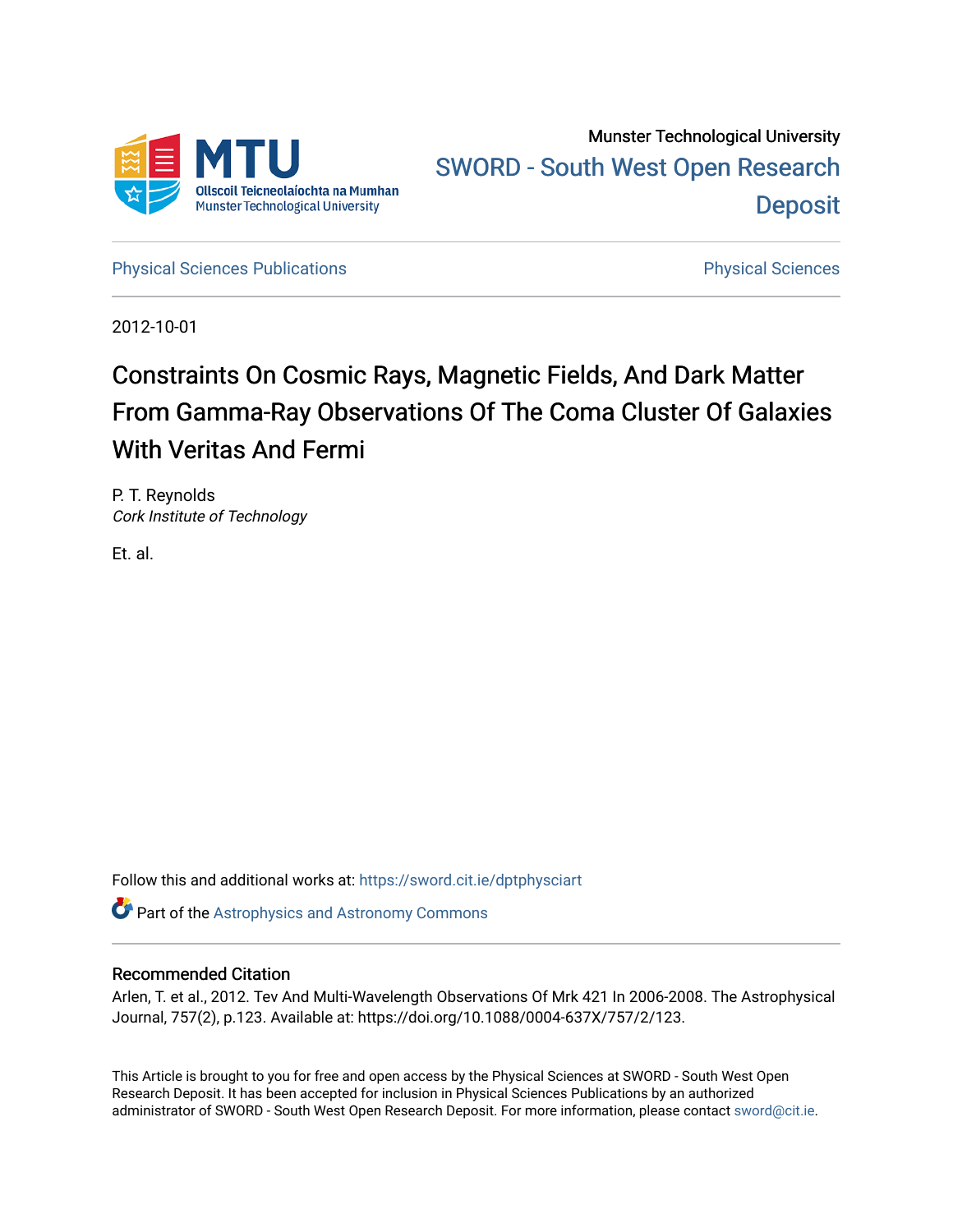## CONSTRAINTS ON COSMIC RAYS, MAGNETIC FIELDS, AND DARK MATTER FROM GAMMA-RAY OBSERVATIONS OF THE COMA CLUSTER OF GALAXIES WITH VERITAS AND *FERMI*

T. ARLEN<sup>1</sup>, T. AUNE<sup>2</sup>, M. BEILICKE<sup>3</sup>, W. BENBOW<sup>4</sup>, A. BOUVIER<sup>2</sup>, J. H. BUCKLEY<sup>3</sup>, V. BUGAEV<sup>3</sup>, K. BYRUM<sup>5</sup>, A. CANNON<sup>6</sup>, A. CESARINI<sup>7</sup>, L. CIUPIK<sup>8</sup>, E. COLLINS-HUGHES<sup>6</sup>, M. P. CONNOLLY<sup>7</sup>, W. CUI<sup>9</sup>, R. DICKHERBER<sup>3</sup>, J. DUMM<sup>10</sup>, A. FALCONE<sup>11</sup>, S. FEDERICI<sup>12, 13</sup>, Q. FENG<sup>9</sup>, J. P. FINLEY<sup>9</sup>, G. FINNEGAN<sup>14</sup>, L. FORTSON<sup>10</sup>, A. FURNISS<sup>2</sup>, N. GALANTE<sup>4</sup>, D. GALL<sup>15</sup>, S. GODAMBE<sup>14</sup>, S. GRIFFIN<sup>16</sup>, J. GRUBE<sup>8</sup>, G. GYUK<sup>8</sup>, J. HOLDER<sup>17</sup>, H. HUAN<sup>18</sup>, G. HUGHES<sup>12</sup>, T. B. HUMENSKY<sup>19</sup>, A. IMRAN<sup>20</sup>, P. KAARET<sup>15</sup>, N. KARLSSON<sup>10</sup>, M. KERTZMAN<sup>21</sup>, Y. KHASSEN<sup>6</sup>, D. KIEDA<sup>14</sup>, H. KRAWCZYNSKI<sup>3</sup>, F. KRENNRICH<sup>20</sup>, K. LEE<sup>3</sup>, A. S MADHAVAN<sup>20</sup>, G. MAIER<sup>12</sup>, P. MAJUMDAR<sup>1</sup>, S. MCARTHUR<sup>3</sup>, A. McCann<sup>16</sup>, P. MORIARTY<sup>22</sup>, R. MUKHERJEE<sup>23</sup>, T. NELSON<sup>10</sup>, A. O'FAOLÁIN DE BHRÓITHE<sup>6</sup>, R. A. Ong<sup>1</sup>, M. Orr<sup>20</sup>, A. N. OTTE<sup>24</sup>, N. PARK<sup>18</sup>, J. S. PERKINS<sup>25,26</sup>, M. POHL<sup>12,13</sup>, H. PROKOPH<sup>12</sup>, J. QUINN<sup>6</sup>, K. RAGAN<sup>16</sup>, L. C. REYES<sup>27</sup>, P. T. REYNOLDS<sup>28</sup>, E. ROACHE<sup>4</sup>, J. RUPPEL<sup>12,13</sup>, D. B. SAXON<sup>17</sup>, M. SCHROEDTER<sup>4</sup>, G. H. SEMBROSKI<sup>9</sup>, C. SKOLE<sup>12</sup>, A. W. SMITH<sup>14</sup>, I. TELEZHINSKY<sup>13,12</sup>, G. TEŠIĆ<sup>16</sup>, M. THEILING<sup>9</sup>, S. THIBADEAU<sup>3</sup>, K. TSURUSAKI<sup>15</sup>, A. VARLOTTA<sup>9</sup>, M. VIVIER<sup>17</sup>, S. P. WAKELY<sup>18</sup>, J. E. WARD<sup>3</sup>, A. WEINSTEIN<sup>20</sup>, R. WELSING<sup>12</sup>, D. A. WILLIAMS<sup>2</sup>, B. ZITZER<sup>5</sup>,  $C.$  PFROMMER<sup>29</sup>, AND A. PINZKE<sup>30</sup><br><sup>1</sup> Department of Physics and Astronomy, University of California, Los Angeles, CA 90095, USA <sup>2</sup> Santa Cruz Institute for Particle Physics and Department of Physics, University of California, Santa Cruz, CA 95064, USA <sup>3</sup> Department of Physics, Washington University, St. Louis, MO 63130, USA <sup>4</sup> Fred Lawrence Whi <sup>6</sup> School of Physics, Nuiversity Otlege Dubbin, Belfield, Dublin 4, Ireland<br>
<sup>7</sup> School of Physics, Nuiversity of Ireland Galway, University Road, Galway, Ireland<br>
<sup>7</sup> School of Physics, Nuiversity of Ireland Galway, Uni *Received 2012 February 26; accepted 2012 July 12; published 2012 September 11*

### ABSTRACT

Observations of radio halos and relics in galaxy clusters indicate efficient electron acceleration. Protons should likewise be accelerated and, on account of weak energy losses, can accumulate, suggesting that clusters may also be sources of very high energy (VHE; *E >* 100 GeV) gamma-ray emission. We report here on VHE gamma-ray observations of the Coma galaxy cluster with the VERITAS array of imaging Cerenkov telescopes, with complementing *Fermi* Large Area Telescope observations at GeV energies. No significant gamma-ray emission from the Coma Cluster was detected. Integral flux upper limits at the 99% confidence level were measured to be on the order of (2–5) × 10<sup>-8</sup> photons m<sup>-2</sup> s<sup>-1</sup> (VERITAS, >220 GeV) and ∼2 × 10<sup>-6</sup> photons m<sup>-2</sup> s<sup>-1</sup> (*Fermi*, 1–3 GeV), respectively. We use the gamma-ray upper limits to constrain cosmic rays (CRs) and magnetic fields in Coma. Using an analytical approach, the CR-to-thermal pressure ratio is constrained to be *<*16% from VERITAS data and *<*1*.*7% from *Fermi* data (averaged within the virial radius). These upper limits are starting to constrain the CR physics in self-consistent cosmological cluster simulations and cap the maximum CR acceleration efficiency at structure formation shocks to be *<*50%. Alternatively, this may argue for non-negligible CR transport processes such as CR streaming and diffusion into the outer cluster regions. Assuming that the radio-emitting electrons of the Coma halo result from hadronic CR interactions, the observations imply a lower limit on the central magnetic field in Coma of ∼(2–5*.*5)*μ*G, depending on the radial magnetic field profile and on the gamma-ray spectral index. Since these values are below those inferred by Faraday rotation measurements in Coma (for most of the parameter space), this renders the hadronic model a very plausible explanation of the Coma radio halo. Finally, since galaxy clusters

1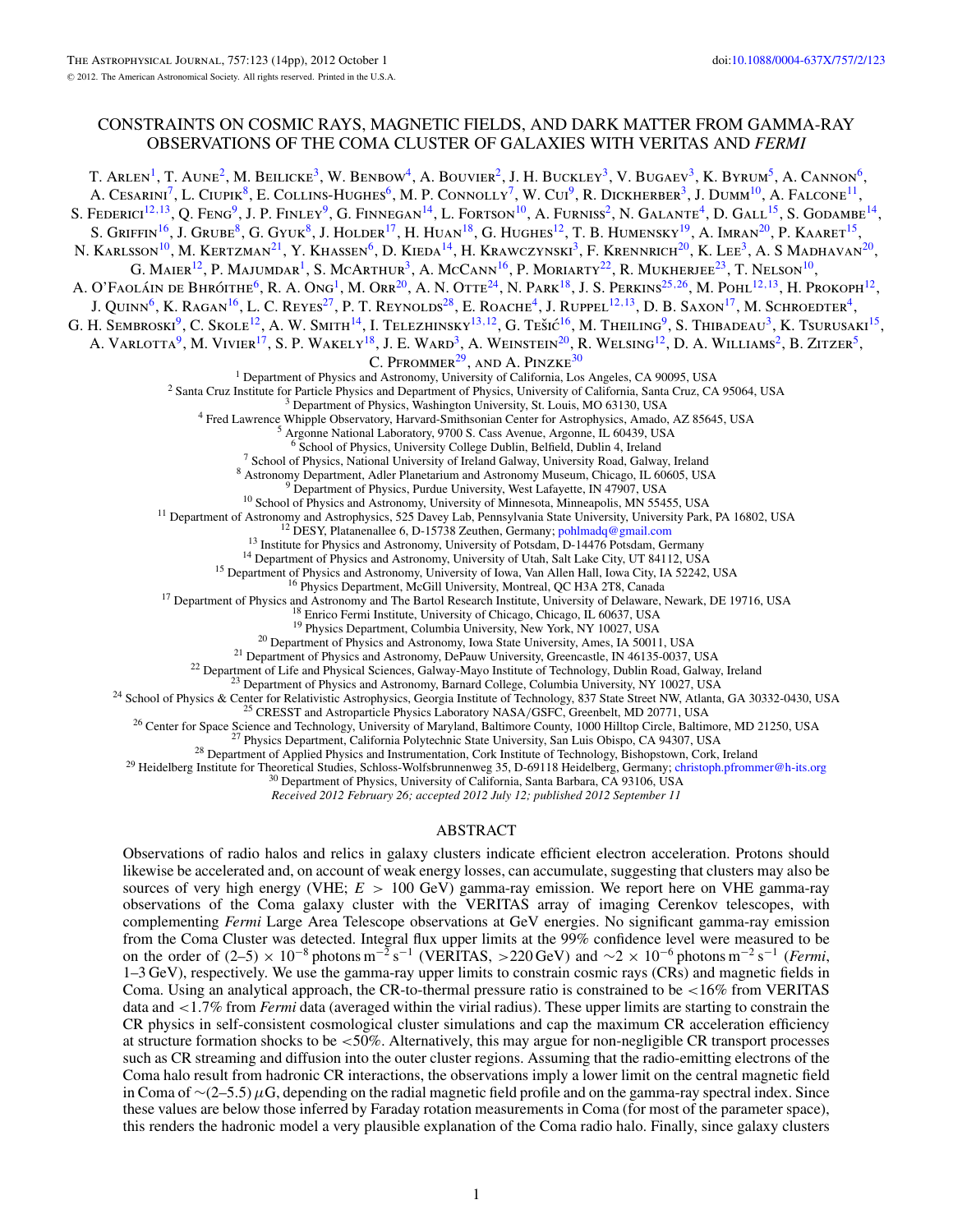are dark matter (DM) dominated, the VERITAS upper limits have been used to place constraints on the thermally averaged product of the total self-annihilation cross section and the relative velocity of the DM particles, *σv*.

*Key words:* cosmic rays – dark matter – galaxies: clusters: general – galaxies: clusters: individual (Coma (ACO 1656)) – gamma rays: galaxies: clusters – magnetic fields

*Online-only material:* color figures

#### 1. INTRODUCTION

Clusters of galaxies are the largest virialized objects in the universe, with typical sizes of a few Mpc and masses on the order of  $10^{14}$ – $10^{15}$   $M_{\odot}$ . According to the currently favored hierarchical model of cosmic structure formation, larger objects formed through successive mergers of smaller objects with galaxy clusters sitting on top of this mass hierarchy (see Voit [2005](#page-14-0) for a review). Most of the mass (∼80%) in a cluster is dark matter (DM), as indicated by galaxy dynamics and gravitational lensing (Diaferio et al. [2008\)](#page-13-0). Baryonic gas making up the intracluster medium (ICM) contributes about 15% of the total cluster mass, and individual galaxies account for the remainder (about 5%). The ICM gas mass also composes a significant fraction of the observable (baryonic) matter in the universe.

The ICM is a hot ( $T \sim 10^8$  K) plasma-emitting thermal bremsstrahlung in the soft X-ray regime (see, e.g., Petrosian [2001\)](#page-14-0). This plasma has been heated primarily through collisionless structure formation shocks that form as a result of the hierarchical merging and accretion processes. Such shocks and turbulence in the ICM gas in combination with intra-cluster magnetic fields also provide a means to accelerate particles efficiently (see, e.g., Colafrancesco & Blasi [1998;](#page-13-0) Ryu et al. [2003\)](#page-14-0). Many clusters feature megaparsec-scale halos of nonthermal radio emission, indicative of a population of relativistic electrons and magnetic fields permeating the ICM (Cassano et al. [2010\)](#page-13-0). There are two competing theories to explain radio halos. In the "hadronic model," the radio-emitting electrons and positrons are produced in inelastic collisions of cosmic-ray (CR) ions with the thermal gas of the ICM (Dennison [1980;](#page-13-0) Enßlin et al. [2011\)](#page-14-0). In the "re-acceleration model," a long-lived pool of 100 MeV electrons—previously accelerated by formation shocks, galactic winds, or jets of active galactic nuclei (AGNs)—interacts with plasma waves that are excited during states of strong ICM turbulence, e.g., after a cluster merger. This may result in second-order Fermi acceleration and may produce energetic electrons (∼10 GeV) sufficient to explain the observable radio emission (Schlickeiser et al. [1987;](#page-14-0) Brunetti & Lazarian [2011\)](#page-13-0). Observations of possibly nonthermal emission from clusters in the extreme-ultraviolet (EUV; Sarazin & Lieu [1983\)](#page-14-0) and hard X-rays (Rephaeli & Gruber [2002;](#page-14-0) Fusco-Femiano et al. [2004;](#page-14-0) Eckert et al. [2007\)](#page-14-0) may provide further indication of relativistic particle populations in clusters, although the interpretation of these observations as nonthermal diffuse emission has been disputed on the basis of more sensitive observations (see, e.g., Ajello et al. [2009,](#page-13-0) [2010;](#page-13-0) Wik et al. [2009\)](#page-14-0).

Galaxy clusters have, for many years, been proposed as sources of gamma rays. If shock acceleration in the ICM is an efficient process, a population of highly relativistic CR protons and heavy ions is to be expected in the ICM. The main energy-loss mechanism for CR hadrons at high energies is pion production through the interaction of CRs with nuclei in the ICM. Pions are short-lived and decay. The decay of neutral pions produces gamma rays, and the decay of charged pions

produces muons, which then decay to electrons and positrons. Due to the low density of the ICM ( $n_{\text{ICM}} \sim 10^{-3} \text{ cm}^{-3}$ ), the large size and the volume-filling magnetic fields in the ICM, CR hadrons will be confined in the cluster on timescales comparable to, or longer than, the Hubble time (Völk et al.  $1996$ ; Berezinsky et al. [1997\)](#page-13-0), and they can therefore accumulate. For a given CR distribution function, the hadronically induced gamma-ray flux is directly proportional to the CR-to-thermal pressure fraction,  $X_{CR} = \langle P_{CR} \rangle / \langle P_{th} \rangle$  (see, e.g., Enßlin et al. [2007\)](#page-14-0), where the brackets indicate volume averages. A very modest  $X_{CR}$  of a few percent implies an observable flux of gamma rays (e.g., Pfrommer & Enßlin [2004a\)](#page-14-0).

Hydrostatic estimates of cluster masses, which are determined by balancing the thermal pressure force and the gravitational force, are biased low by the presence of any substantial nonthermal pressure component, including a CR pressure contribution. Similarly, a substantial CR pressure can bias the temperature decrement of the cosmic microwave background (CMB) due to the Sunyaev–Zel'dovich effect in the direction of a galaxy cluster. This could then severely jeopardize the use of clusters to determine cosmological parameters. Comparing X-ray and optical potential profiles in the centers of galaxy clusters yields an upper limit of 20%–30% of nonthermal pressure (that can be composed of CRs, magnetic fields, or turbulence) relative to the thermal gas pressure (Churazov et al. [2008,](#page-13-0) [2010\)](#page-13-0). An analysis that compares spatially resolved weak gravitational lensing and hydrostatic X-ray masses for a sample of 18 galaxy clusters detects a deficit of the hydrostatic mass estimate compared to the lensing mass of 20% at  $R_{500}$ —the radius within which the mean density is 500 times the critical density of the universe suggesting again a substantial nonthermal pressure contribution on large scales (Mahdavi et al. [2008\)](#page-14-0). Observing gamma-ray emission is a complementary method of constraining the pressure contribution of CRs that is most sensitive to the cluster core region. However, it assumes that the CR component is fully mixed with the ICM and may not allow for a detection of a two-phase structure of CRs and the thermal ICM. An  $X_{CR}$  of only a few percent is required in order to produce a gammaray flux observable with the current generation of gamma-ray telescopes, rendering this technique at least as sensitive as the dynamical and hydrostatic methods (which are more general in that they are sensitive to any nonthermal pressure component).

Gamma-ray emission can also be produced by Compton upscattering of ambient photons, for example, CMB photons, on ultrarelativistic electrons. Those electrons can be either secondaries from the CR interactions mentioned above or injected into the ICM by powerful cluster members and further accelerated by diffusive shock acceleration or turbulent reacceleration processes (Schlickeiser et al. [1987,](#page-14-0) and references therein).

A third mechanism for gamma-ray production in a galaxy cluster could be self-annihilation of a DM particle, e.g., a weakly interacting massive particle (WIMP). As already mentioned, about 80% of the cluster mass is in the form of DM, which makes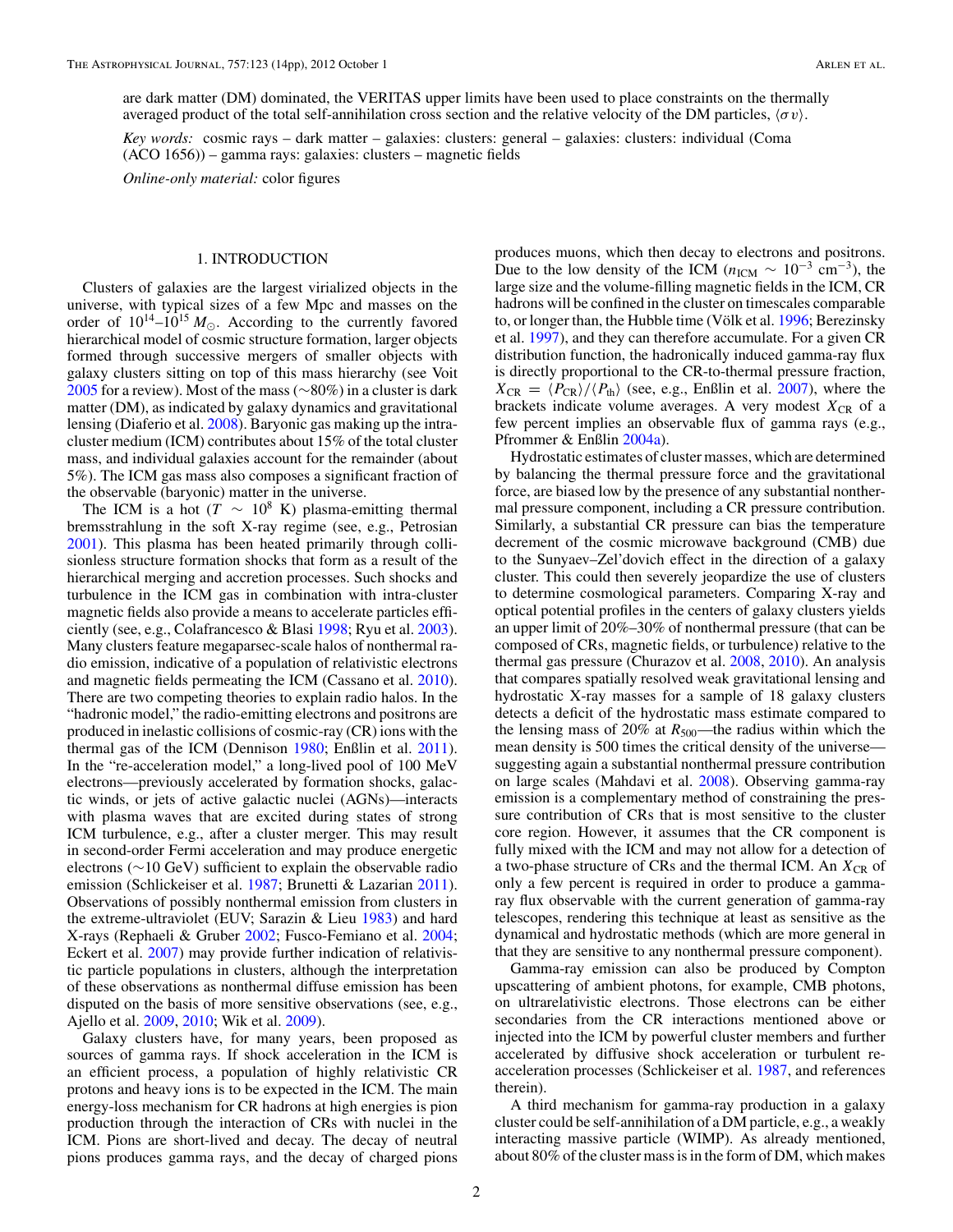galaxy clusters interesting targets for DM searches (Evans et al.  $2004$ ; Bergström & Hooper  $2006$ ; Pinzke et al.  $2009$ ; Cuesta et al. [2011\)](#page-13-0) despite their large distances compared to other common targets for DM searches, such as dwarf spheroidal galaxies (Strigari et al. [2007;](#page-14-0) Acciari et al. [2010;](#page-13-0) Aliu et al. [2009\)](#page-13-0) or the Galactic center (Kosack et al. [2004;](#page-14-0) Aharonian et al. [2006,](#page-13-0) [2009a;](#page-13-0) Abramowski et al. [2011\)](#page-13-0).

While several observations of clusters of galaxies have been made with satellite-borne and ground-based gamma-ray telescopes, a detection of gamma-ray emission from a cluster has yet to be made. Observations with EGRET (Sreekumar et al. [1996;](#page-14-0) Reimer et al. [2003\)](#page-14-0) and the Large Area Telescope (LAT) on board the *Fermi Gamma-ray Space Telescope* (Ackermann et al. [2010\)](#page-13-0) have provided upper limits on the gamma-ray fluxes (typically <sup>∼</sup>10−<sup>9</sup> photons cm−<sup>2</sup> <sup>s</sup>−<sup>1</sup> for *Fermi*-LAT observations) for several galaxy clusters in the MeV to GeV band. Upper limits on the very high energy (VHE) gamma-ray flux from a small sample of clusters, including the Coma Cluster, have been provided by observations with ground-based imaging atmospheric Cerenkov telescopes (IACTs; Perkins et al. [2006;](#page-14-0) Perkins [2008;](#page-14-0) Aharonian et al. [2009b;](#page-13-0) Aleksić et al. [2010,](#page-13-0) [2012\)](#page-13-0).

The Coma Cluster of galaxies (ACO 1656) is one of the most thoroughly studied clusters across all wavelengths (Voges et al. [1999\)](#page-14-0). Located at a distance of about 100 Mpc  $(z = 0.023;$ Struble & Rood [2003\)](#page-14-0), it is one of the closest massive clusters  $(M \sim 10^{15} M_{\odot}$ ; Smith [1998;](#page-14-0) Kubo et al. [2008\)](#page-14-0). It hosts both a giant radio halo (Giovannini et al. [1993;](#page-14-0) Thierbach et al. [2003\)](#page-14-0) and peripheral radio relic, which appears connected to the radio halo with a "diffuse" bridge (see discussion in Brown & Rudnick [2011\)](#page-13-0). It has been suggested (Enßlin et al. [1998\)](#page-14-0) and successively demonstrated by cosmological simulations, which model the nonthermal emission processes (Pfrommer et al. [2008;](#page-14-0) Pfrommer [2008;](#page-14-0) Battaglia et al. [2009;](#page-13-0) Skillman et al. [2011\)](#page-14-0), that the relic could well be an infall shock. Extended soft thermal X-ray emission is evident from the *ROSAT* all-sky survey in the 0.1–2.4 keV band (Briel et al. [1992\)](#page-13-0). Observations with *XMM-Newton* (Briel et al. [2001\)](#page-13-0) revealed substructure in the X-ray halo supported by substantial turbulent pressure of at least ∼10% of the total pressure (Schuecker et al. [2004\)](#page-14-0). The Coma Cluster is a natural candidate for gamma-ray observations.

In this article, results from the VERITAS observations of the Coma Cluster of galaxies are reported, with complementing analysis of available data from the LAT on board the *Fermi Gamma-ray Space Telescope*. The VERITAS and *Fermi*-LAT data have been used to place constraints on CR particle populations, magnetic fields, and DM in the cluster. Throughout the analyses, a present-day Hubble constant of  $H_0 = 100 h \text{ km s}^{-1}$ Mpc<sup> $-1$ </sup> with  $h = 0.7$  has been used.

#### 2. VERITAS OBSERVATIONS, ANALYSIS, AND RESULTS

The VERITAS gamma-ray detector (Weekes et al. [2002\)](#page-14-0) is an array of four 12 m diameter IACTs (Holder et al. [2006\)](#page-14-0) located at an altitude of ∼1250 m a.s.l. at the Fred Lawrence Whipple Observatory in southern Arizona  $(31°40'30''N, 110°57'07''W)$ . Each of the telescopes is equipped with a 499 pixel camera covering a 3°.5 field of view. The array, completed in the fall of 2007, is designed to detect gamma-ray emission from astrophysical objects in the energy range from 100 GeV to more than 30 TeV. Depending on the zenith angle and quality selection criteria imposed during the data analysis, the effective energy range may be narrower than that. The energy resolution is ∼15%, and the angular resolution (68% containment) is ∼0*.* ◦1 per event at 1 TeV and slightly larger at low energy. At the time

of the Coma Cluster observations, the sensitivity of the array allowed for detection of a point source with a flux of 1% of the steady Crab Nebula flux above 300 GeV at the confidence level of five standard deviations ( $5\sigma$ ) in under 45 hr.<sup>31</sup>

The Coma Cluster was observed with VERITAS between March and May in 2008 with all four telescopes fully operational. The total exposure amounts to 18.6 hr of quality-selected live time, i.e., time periods of astronomical darkness with clear sky conditions and no technical problems with the array. The center of the cluster was tracked in *wobble* mode, where the expected source location is offset from the center of the field of view by 0.5 deg, to allow for simultaneous background estimation (Fomin et al. [1994\)](#page-14-0). All of the observations were made in a small range with average zenith angle ∼21◦.

The data analysis was performed following the standard VERITAS procedures described in Cogan et al. [\(2008\)](#page-13-0) and Daniel et al. [\(2008\)](#page-13-0). Prior to event reconstruction and selection, all shower images are calibrated and cleaned. Showers are then reconstructed for events with at least two telescopes contributing images that pass the following quality selection criteria: more than four participating pixels in the camera, number of photoelectrons in the image larger than 75, and the distance from the image centroid to the center of the camera less than 1°43. These quality selection criteria impose an energy threshold $32$  of about 220 GeV. In addition, events for which only images from the two closest-spaced telescopes<sup>33</sup> survive quality selection are rejected, as they introduce an irreducible high background rate due to local muons, degrading the instrument sensitivity (Maier & Knapp [2007\)](#page-14-0).

Gamma-ray-like events are separated from the CR background by imposing selection criteria (cuts) on the meanscaled length and width parameters (Aharonian et al. [1997;](#page-13-0) Krawczynski et al. [2006\)](#page-14-0) calculated from a parameterized moment analysis of the shower images (Hillas [1985\)](#page-14-0). These parameters are averages over the four telescopes weighted with the total amplitude of the images, which measure the image moment width and length scaled with values expected for gamma rays. In this analysis, events with a mean-scaled length in the range 0.05–1.19 and a mean-scaled width in the range 0.05–1.08 are selected as gamma-ray-like events. These ranges for the gammahadron separation cuts were optimized a priori for a weak point source (3% Crab Nebula flux level) and a differential spectral index of 2.4, using data taken on the Crab Nebula during the same epoch. Because the VHE gamma-ray spectrum for the Coma Cluster is expected to be a power-law function with an index of about 2.3 (Pinzke & Pfrommer [2010\)](#page-14-0), these cuts are suitable for the analysis of the Coma Cluster data set. It is noted that slightly varying the spectral index  $(\pm 0.2)$  does not significantly impact the cuts used for quality selection and gamma-hadron separation in this work.

The Coma Cluster is a very rich cluster of galaxies with many plausible sites for gamma-ray emission: the core region, the peripheral radio relic, and individual powerful cluster member galaxies. VERITAS has a large enough field of view to allow investigation of several of these scenarios. In this work, the focus has been on the core region and three cluster members.

 $^{31}$  The integral flux sensitivity above 300 GeV was improved by about  $30\%$ with the relocation of one telescope in the summer of  $2009$ .

<sup>&</sup>lt;sup>32</sup> The energy threshold is defined as the energy corresponding to the maximum of the product function of the observed spectrum and the collection area. It does not vary significantly for the different source scenarios and assumed spectral indices reported in this work.

<sup>33</sup> In the array configuration prior to summer 2009, two telescopes had a separation of only 35 m.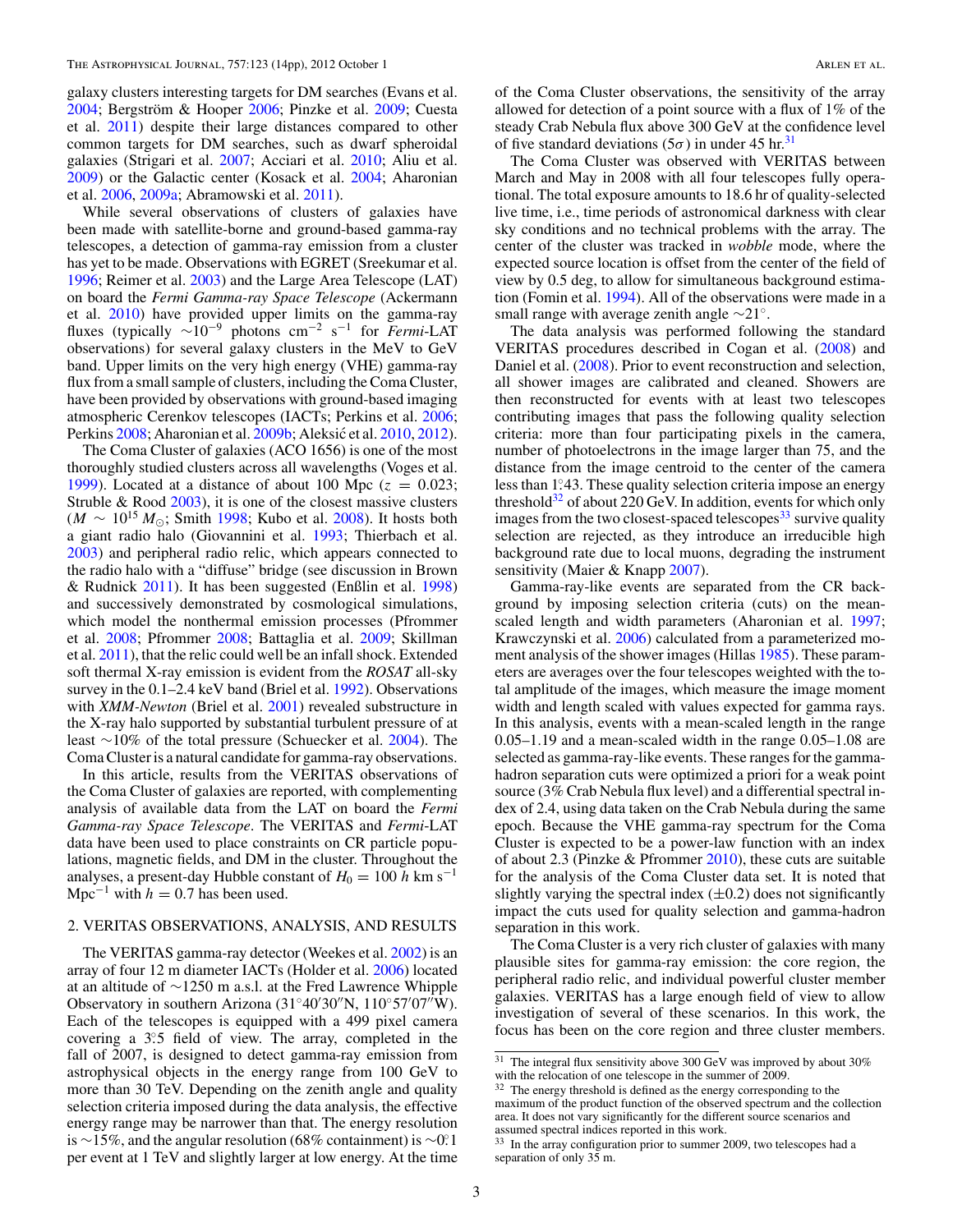<span id="page-4-0"></span>

**Figure 1.** Left: smoothed significance map of the Coma Cluster calculated from the excess VHE gamma-ray events observed with VERITAS over a 4°5 × 4°5 field of view. The color scale indicates significance in units of standard deviations. The excess counts were derived using a ring-background model (Aharonian et al. [2001\)](#page-13-0).<br>White contours show the X-ray counts per second in the 0.1 *ROSAT* all-sky survey (Briel et al. [1992\)](#page-13-0). Right: same as the left panel but with overlaid contours (20–180 mJ in 20 mJ steps) from GBT radio observations at 1.4 GHz (Brown & Rudnick [2011\)](#page-13-0), where strong point sources have been subtracted. Also shown are the 0?2 and 0?4 radii (dashed cyan) considered for the extended-source analyses presented here.

(A color version of this figure is available in the online journal.)

**Table 1** Regions of Interest in the Coma Cluster Field of View

| Source          | R.A.                                            | Decl.                   |
|-----------------|-------------------------------------------------|-------------------------|
|                 | (J2000)                                         | (J2000)                 |
| Core            | $12^{\rm h}59^{\rm m}48^{\rm s}7$               | $+27^{\circ}58'50''$    |
| <b>NGC 4889</b> | $13^{\rm h}00^{\rm m}08^{\rm s}13$              | $+27^{\circ}58'37''03$  |
| <b>NGC 4874</b> | $12^{\rm h}59^{\rm m}35\rlap{.}^{\rm s}\!\!.71$ | $+27^{\circ}57'33''37$  |
| NGC 4921        | $13^{\rm h}01^{\rm m}26\rlap{.}^{\rm s}12$      | $+27^{\circ}53'09''.59$ |

**Notes.** The cluster core is considered as both a point source and a modestly extended source. Three central galaxies are also considered in point-source searches. The choice is based on evidence for an excess of nonthermal X-ray emission (Neumann et al. [2003\)](#page-14-0) at the location of these galaxies.

The core region is treated as either a point source or a mildly extended source, a uniform disk with intrinsic radius  $0^\circ$ ? or  $0^\circ$ ?4, similar to the extension of the thermal soft X-ray emission from the core. There is evidence of a recent merger event between the two central galaxies NGC 4889 and NGC 4874 (Tribble [1993\)](#page-14-0). There is also evidence for an excess of nonthermal X-ray emission from these galaxies, as well as from the galaxy NGC 4921 (Neumann et al. [2003\)](#page-14-0). Therefore, searches for point-like VHE gamma-ray emission have been conducted at the locations of these galaxies. The regions of interest considered in this work are summarized in Table 1.

The ring-background model (Aharonian et al. [2001\)](#page-13-0) is used to estimate the background due to CRs misinterpreted as gamma rays (the cuts described above reject more than 99% of all CRs). The total number of events in a given region of interest (ROI) is then compared to the estimated background from the OFFsource region scaled by the ratio of the solid angles to produce a final excess or deficit. The VHE gamma-ray significance is then calculated according to Formula (17) in Li & Ma [\(1983\)](#page-14-0). Significance skymaps over the VERITAS field of view produced with a 0.2 integration radius are shown in Figure 1 with overlaid X-ray and radio contours from the *ROSAT* all-sky survey (Briel et al. [1992\)](#page-13-0) and Green Bank Telescope (GBT) 1.4 GHz observations (Brown & Rudnick [2011\)](#page-13-0), respectively.

Depending on the assumed extent of the source and the pointspread function (PSF), we can define an ON region, into which a defined fraction of the source photons should fall. No significant excess of VHE gamma rays from the Coma Cluster was detected with VERITAS, as illustrated by the  $\theta^2$  distribution shown in Figure [2,](#page-5-0) in which source events would pile up at small values of  $\theta^2$  for a point source and fall into a somewhat wider range of  $\theta^2$  values for an extended source. The  $\theta^2$  distribution is a plot of event density versus the square of the angular separation from a given location. It permits a comparison of the ON-source event distribution with that of other locations, in this case a ringshaped region, into which only background events should fall, the so-called OFF-source region. The  $\theta^2$  distribution extends out to  $0.42 \text{ deg}^2$  to cover both the case of point-like and extended emission from the core of the Coma Cluster. The  $\theta^2$  distributions for the member galaxies also considered in this work are very similar to that in Figure [2](#page-5-0) and show no excess of gamma rays. A 99% confidence level upper limit is calculated for each ROI using events from the ON-source and OFF-source regions and the method described by Rolke et al.  $(2005)$  assuming a Gaussian-distributed background. A lower bound of zero is imposed on the gamma-ray flux from the Coma Cluster, which prevents artificially low flux upper limits in the case that the best-fit source flux is formally negative. Figure [3](#page-5-0) shows the distribution of significances over the VERITAS skymap, which is well fit by a Gaussian with a mean close to zero and a standard deviation within a few percent of unity.

Table [2](#page-6-0) lists the upper limits for the selected regions of interest shown in Table 1. These upper limit calculations depend on the gamma-ray spectrum, which in this work is assumed to be a power law in energy,  $dN/dE \propto E^{-\alpha}$ , where the spectral index *α* was allowed to have a value of 2.1, 2.3, or 2.5.

#### 3. *FERMI*-LAT ANALYSIS AND RESULTS

LAT on board *Fermi* has observed the Coma Cluster in allsky survey mode since its launch in 2008 June. *Fermi*-LAT is sensitive to gamma rays in the 20 MeV to ∼300 GeV energy range and is complementary to the VERITAS observations.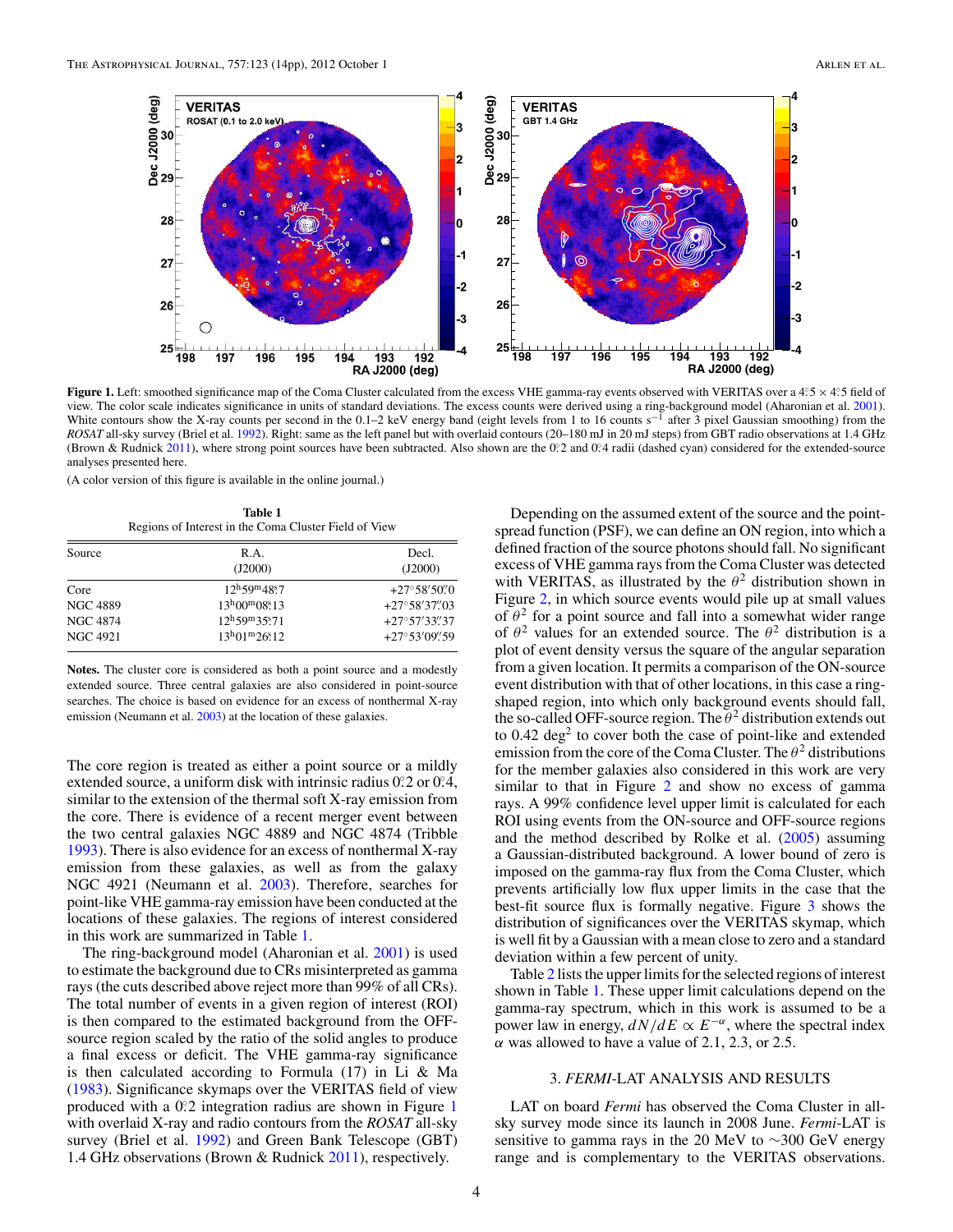<span id="page-5-0"></span>

**Figure 2.**  $\theta^2$  distribution from VERITAS observations of the Coma Cluster of galaxies. The points with error bars represent the ON-source data sample, and the filled area is the background estimation based on the OFF-source regions. Each bin represents an annulus around the Coma Cluster core position, and the annuli are all of equal area. The data were derived from the ring-background model using a 0. 2 integration radius.



**Figure 3.** Distribution of significances for Figure [1](#page-4-0) and an integration radius of 0°.2. The curve is a Gaussian fit to the data, with mean  $\mu = -0.11 \pm 0.0059$ and standard deviation  $\sigma = 1.01 \pm 0.003$ , which is consistent with the absence of gamma-ray sources in the field of view.

(A color version of this figure is available in the online journal.)

Ackermann et al. [\(2010\)](#page-13-0) reported on the search for gammaray emission from 33 galaxy clusters in the data from the first 18 months, including the Coma Cluster, for which an upper limit of  $4.58 \times 10^{-9}$  photons cm<sup>-2</sup> s<sup>-1</sup> in the 0.2–100 GeV energy band was reported. This limit is expected to improve as the exposure is increased. In this work, an updated analysis is presented as a complement to the VERITAS results, which includes data taken between 2008 August 5 and 2012 April 17.

The LAT-data analysis of this work follows the same procedure as described in detail in Nolan et al. [\(2012\)](#page-14-0) and was performed with the Fermi Science Tools version 9.23.1. To only include events with high probability of being photons, the P7SOURCE class and the corresponding P7SOURCE\_V6 instrument-response functions were used throughout this work.

A zenith-angle cut of 100◦ was applied to eliminate albedo gamma rays from Earth's limb, excluding time intervals during which any part of the ROI was outside the field of view. In addition, time intervals were removed during which the observatory was transiting the Southern Atlantic Anomaly or the rocking angle exceeded 52◦.

The ROI is defined to be a square region of the sky measuring 14<sup>°</sup> on a side and centered on  $\alpha_{J2000} = 194.953$  and  $\delta_{J2000} =$ 27*.*9806, the nominal position of the Coma Cluster.

Only photons with reconstructed energy greater than 1 GeV are considered, for which the 68% containment radius of the PSF is narrower than ∼0*.* ◦8. The *Fermi*-LAT Collaboration estimates the systematic uncertainties on the effective area at 10 GeV to be around  $10\%$ .  $34$ 

The background emission in the ROI was modeled using 14 point sources listed in the second LAT source catalog (Nolan et al. [2012\)](#page-14-0), the LAT standard Galactic diffuse emission component (gal\_2yearp7v6\_v0.fit), and the corresponding isotropic template (iso\_p7v6source.txt) that accounts for extragalactic emission and residual CR contamination. Due to the large tails of the PSF at low energy, a further 14 point sources, lying ∼4◦ outside the ROI, were included in the source model.

The energy spectra of 24 sources are described by a power law. The remaining four sources,  $35$  being bright sources, are modeled with additional degrees of freedom using the lognormal representation, which is typically used for modeling blazar spectra.

The analysis is performed in three energy bins: 1–3 GeV, 3–10 GeV, and 10–30 GeV. To find the best-fit spectral parameters, a binned maximum-likelihood analysis (Mattox et al. [1996\)](#page-14-0) is performed for each energy bin on a map with 0.<sup>2</sup>1 pixel size in gnomonic (onto a tangent plane) projection, covering the entire ROI. To determine the significance of the sources, and in particular that of the Coma Cluster, the analysis tool uses the likelihood-ratio test statistic (TS; Mattox et al. [1996\)](#page-14-0) defined as

$$
TS = -2\left(\ln L_0 - \ln L\right),\tag{1}
$$

<sup>34</sup> [http://fermi.gsfc.nasa.gov/ssc/data/analysis/LAT\\_caveats.html](http://fermi.gsfc.nasa.gov/ssc/data/analysis/LAT_caveats.html)

<sup>35</sup> 2FGLJ1303.1+2435, 2FGLJ1310.6+3222, 2FGLJ1226.0+2953, and 2FGLJ1224.9+2122.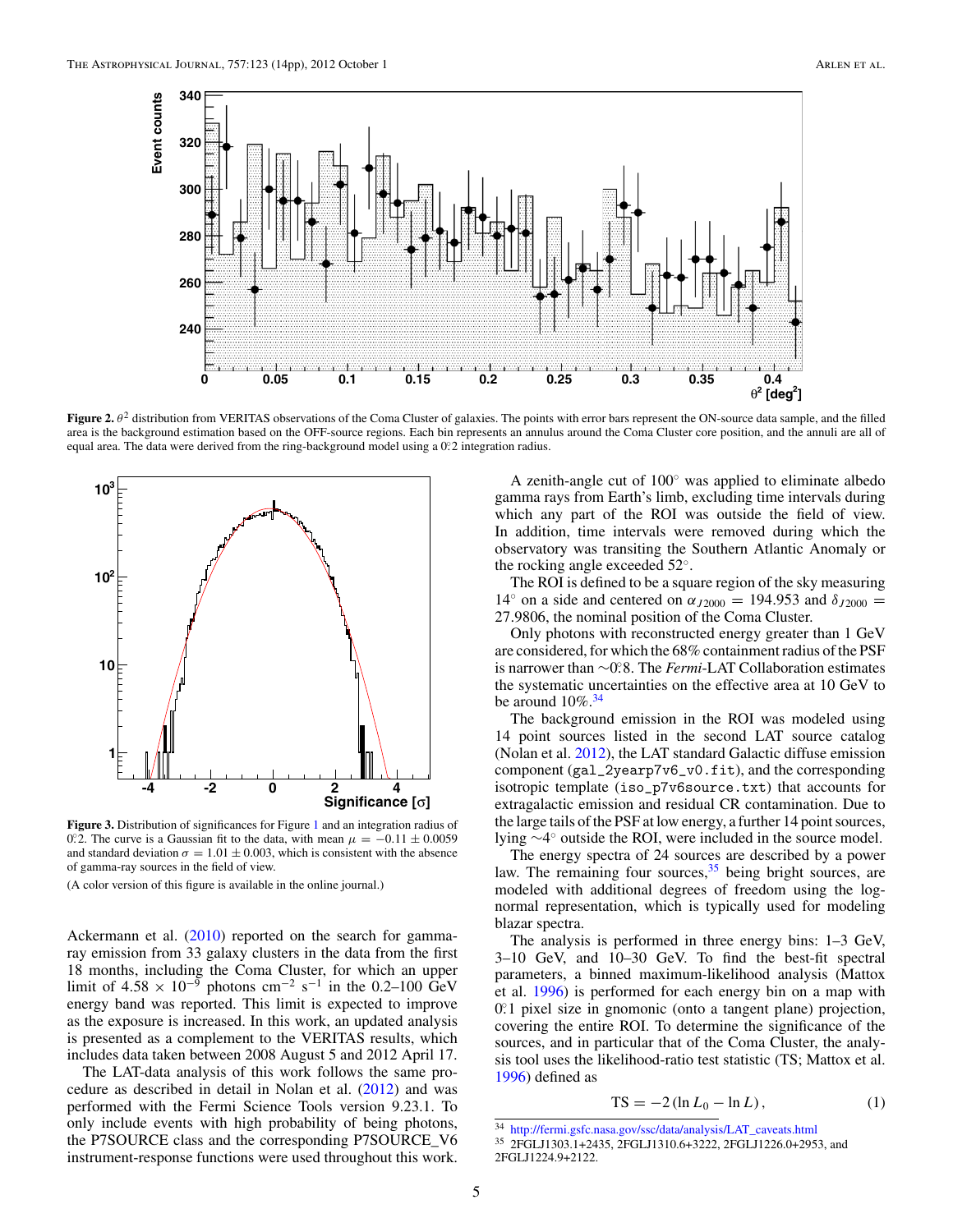**Table 2**

VERITAS VHE Gamma-ray Flux Upper Limits for Different Regions of Interest in the Coma Cluster of Galaxies and Surroundings

<span id="page-6-0"></span>

| Source   | $R^a$ (deg) | $N_S^{\mathsf{b}}$ | $S^{\rm c}(\sigma)$ |          | Flux UL <sup>d</sup> |      |                |          |                |
|----------|-------------|--------------------|---------------------|----------|----------------------|------|----------------|----------|----------------|
|          |             |                    |                     |          | $\alpha = 2.1$       |      | $\alpha = 2.3$ |          | $\alpha = 2.5$ |
| Core     |             | 17                 | 0.84                | 2.59     | $(0.78\%)$           | 2.78 | $(0.83\%)$     | 2.97     | $(0.89\%)$     |
|          | 0.2         | $-41$              | $-1.0$              | 1.96     | $(0.59\%)$           | 2.09 | $(0.63\%)$     | 2.21     | $(0.66\%)$     |
|          | 0.4         | $-26$              | $-0.30$             | 4.44     | $(1.3\%)$            | 4.74 | $(1.4\%)$      | 5.02     | $(1.5\%)$      |
| NGC 4889 |             | 3                  | 0.14                | $\cdot$  | $\cdots$             | 1.85 | $(0.55\%)$     | $\cdots$ | $\cdots$       |
| NGC 4874 |             | $-14$              | $-0.71$             | $\cdots$ | $\cdots$             | 1.51 | $(0.45\%)$     | $\cdots$ | $\cdots$       |
| NGC 4921 |             | $-4$               | $-0.23$             | $\cdots$ | $\cdots$             | 2.41 | $(0.72\%)$     | $\cdots$ | $\cdots$       |

#### **Notes.**

a Intrinsic source radius (zero means point source), which is convolved with the gamma-ray point-spread function.

<sup>b</sup> Net event counts in the source region.

 $\textdegree$  Statistical significance calculated according to Li & Ma [\(1983\)](#page-14-0).

<sup>d</sup> 99% confidence level upper limit in units of 10<sup>-8</sup> photons m<sup>-2</sup> s<sup>-1</sup> calculated according to Rolke et al. [\(2005\)](#page-14-0) above an energy threshold of 220 GeV, with corresponding fluxes in percent of the steady Crab Nebula flux in parentheses, for different values of the spectral index, *α*.

|                 |                            | Table 3<br>Fermi-LAT HE Gamma-ray Flux Upper Limits for the Coma Cluster Core |                            |
|-----------------|----------------------------|-------------------------------------------------------------------------------|----------------------------|
|                 | $1-3$ GeV                  | $3-10$ GeV                                                                    | $10 - 30 \text{ GeV}$      |
| Spatial Model   | Flux $UL^a$ (Significance) | Flux $UL^a$ (Significance)                                                    | Flux $UL^a$ (Significance) |
|                 |                            | Spectral index $\alpha = 2.1$                                                 |                            |
| Point source    | 1.882 (0.000)              | 0.759(0.000)                                                                  | 0.671(0.830)               |
| Disk: $r = 0.2$ | 2.109(0.152)               | 0.899(0.000)                                                                  | 0.719(0.740)               |
| Disk: $r = 0.4$ | 2.438(0.201)               | 1.232(0.619)                                                                  | 0.875(1.387)               |
|                 |                            | Spectral index $\alpha = 2.3$                                                 |                            |
| Point source    | 1.946 (0.000)              | 0.788(0.000)                                                                  | 0.667(0.874)               |
| Disk: $r = 0.2$ | 2.180(0.169)               | 0.941(0.000)                                                                  | 0.725(0.828)               |
| Disk: $r = 0.4$ | 2.524(0.246)               | 1.275(0.742)                                                                  | 0.869(1.390)               |
|                 |                            | Spectral index $\alpha = 2.5$                                                 |                            |
| Point source    | 2.008(0.000)               | 0.816(0.000)                                                                  | 0.663(0.915)               |
| Disk: $r = 0.2$ | 2.246(0.189)               | 0.979(0.020)                                                                  | 0.720(0.864)               |
| Disk: $r = 0.4$ | 2.606(0.291)               | 1.313 (0.856)                                                                 | 0.861(1.387)               |
|                 |                            |                                                                               |                            |

**Note.** <sup>a</sup> 99% confidence level flux upper limit in units of  $10^{-6}$  photons m<sup>-2</sup> s<sup>-1</sup>.

where  $L_0$  is the maximum-likelihood value for the null hypothesis and *L* is the maximum likelihood with the additional source at a given position on the sky.

In the likelihood analysis, the spatial parameters of the sources were kept fixed at the values given in the catalog, whereas the spectral parameters of the point sources in the ROI, along with the normalization of the diffuse components, were allowed to freely vary. We analyzed three cases in which the gamma-ray emission from the Coma Cluster was assumed to follow a powerlaw spectrum with a photon index  $\alpha = 2.1, 2.3,$  and 2.5. The spectral indices of all point sources were permitted to freely vary between  $\alpha = 0$  and  $\alpha = 5$ . We considered the emission as being caused by both a point-like and a spatially extended source (a uniform disk) with radius  $r = 0.2$  or  $r = 0.4$ , as in the VERITAS analysis.

No significant gamma-ray signal was detected. For one free parameter, the flux from the Coma Cluster, the detection significance is computed as the square root of the test statistic (TS follows a  $\chi_1^2$  distribution). The highest TS was obtained for the high-energy (HE) band, where TS ∼ 0*.*8 for the point source model, TS ~ 0.7 for the disk model with  $r = 0.2$ , and TS ~ 2 for the disk model with  $r = 0.4$ .

We therefore used the profile likelihood method (Rolke et al. [2005\)](#page-14-0) to derive flux upper limits at the 99% confidence level in the energy range 1–30 GeV, assuming both an unresolved, point-like and spatially extended emission, as shown in Table 3.

#### 4. GAMMA-RAY EMISSION FROM COSMIC RAYS

We decided to adopt a multifaceted approach to constrain the CR-to-thermal pressure distribution in the Coma Cluster using the upper limits derived from the VERITAS and *Fermi*-LAT data in this work. This approach includes (1) a simplified multi-frequency analytical model that assumes a constant CR-to-thermal energy density and a power-law spectrum in momentum, (2) an analytic model derived from cosmological hydrodynamical simulations of the formation of galaxy clusters, and (3) a model that uses the observed intensity profile of the giant radio halo in Coma to place a lower limit on the expected gamma-ray flux in the hadronic model—where the radio-emitting electrons are secondaries from CR interactions and which is independent of the magnetic field distribution. This last approach translates into a minimum CR pressure, which, if challenged by tight gamma-ray limits*/*detections, permits scrutiny of the hadronic interaction model of the formation of giant radio halos. Alternatively, realizing a spatial CR distribution that is consistent with the flux upper limits, and requiring the model to match the observed radio data, enables us to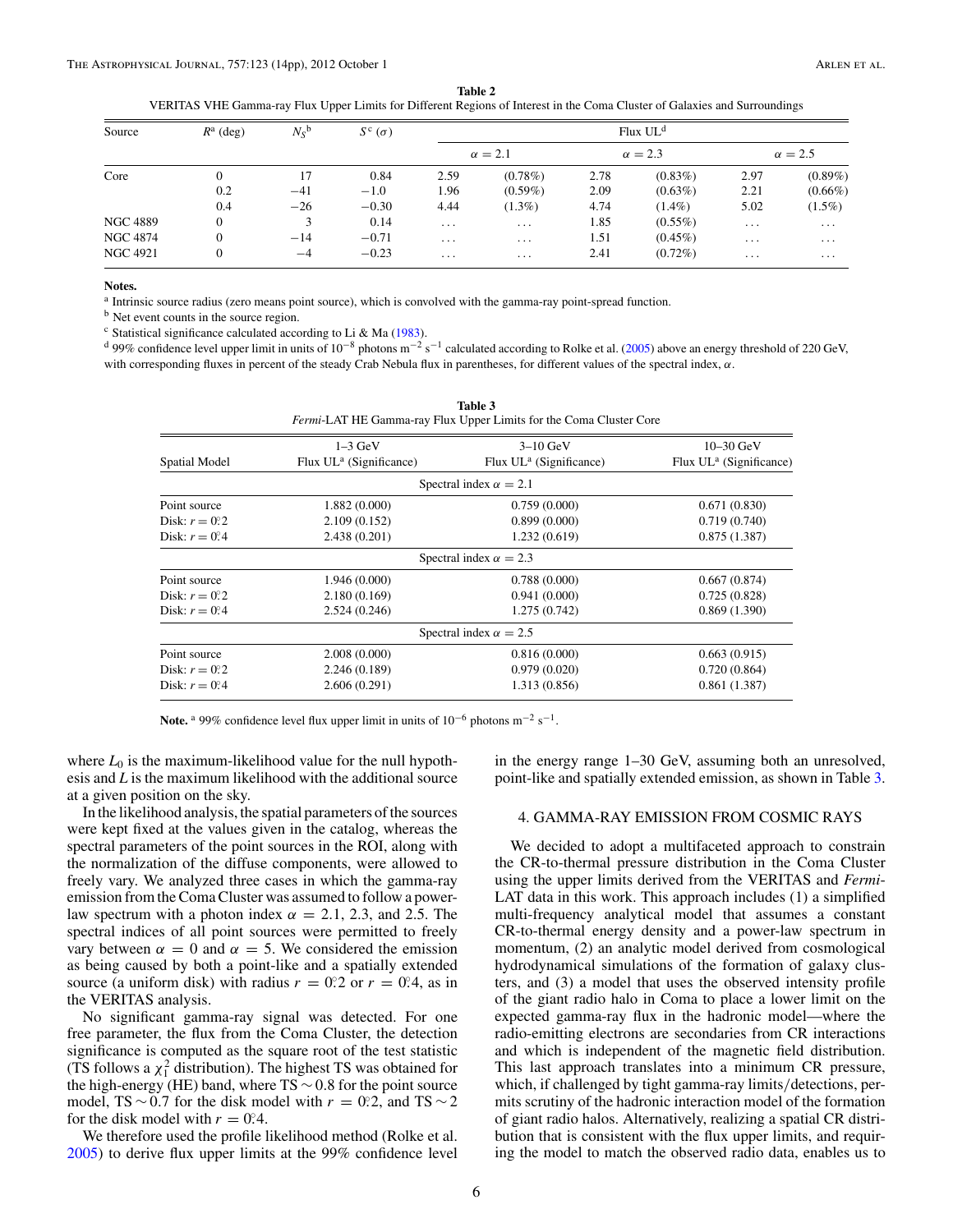<span id="page-7-0"></span>derive a lower limit on the magnetic field distribution. We stress again that this approach assumes the validity of the hadronic interaction model. Modeling the CR distribution through different techniques enables us to bracket our lack of understanding about the underlying plasma physics that shapes the CR distribution and hence to reflect on the Bayesian priors that are imposed on the modeling (see Pinzke et al. [2011](#page-14-0) for a discussion).

#### *4.1. Simplified Analytical Model*

We start by adopting a simplified analytical model that assumes a power-law CR spectrum and a constant CR-tothermal pressure ratio, i.e., we adopt the isobaric model of CRs following the approach of Pfrommer & Enßlin [\(2004a\)](#page-14-0). To be independent of additional assumptions and in line with earlier work in the literature, we do not impose a low-momentum cutoff, *q*, on the CR distribution function, i.e., we adopt  $q = 0$ . Since, a priori, the CR spectral index is unconstrained,  $36$  we vary it in the range  $2.1 < \alpha < 2.5$ , which is compatible with the radio spectral index of the giant radio halo of the Coma Cluster after accounting for the spectral steepening at frequencies *ν* ∼ 5 GHz due to the Sunyaev–Zel'dovich effect (Enßlin [2002;](#page-14-0) Pfrommer & Enßlin  $2004a$ ).<sup>37</sup> To model the thermal pressure, we adopt the electron density profile for the Coma Cluster that has been inferred from *ROSAT* X-ray observations (Briel et al. [1992\)](#page-13-0) and use a constant temperature of  $kT = 8.25$  keV throughout the virial region.

Table 4 shows the resulting constraints on the CR-to-thermal pressure ratio,  $X_{CR} = \langle P_{CR} \rangle / \langle P_{th} \rangle$ , averaged within the virial radius,  $R_{\text{vir}} = 2.2$  Mpc, which we define as the radius of a sphere enclosing a mean density that is 200 times the critical density of the universe. Constraints on  $X_{CR}$  with VERITAS flux upper limits (99% CL) strongly depend on *α*. This is due to the comparably large energy range from GeV energies (which dominate the CR pressure, provided that *α >* 2 and the CR population has a nonrelativistic low-momentum cutoff, i.e.,  $q < m_p c$ , where  $m_p$  is the proton mass) to energies at 220 GeV, where our quality selection criteria imposed the energy threshold. These gamma-ray energies correspond to 1.6 TeV CRs—an energy ratio of more than three orders of magnitude, which explains the sensitivity to small changes in *α*. The flux measurements within 0.2 are the most constraining due to a competition between the integrated signal and the background as the integration radius increases. This yields limits on  $X_{CR}$ between 0.048 and 0.43 (for *α* varying between 2.1 and 2.5), with a constraint of  $X_{CR} < 0.1$  for  $\alpha = 2.3$  (close to the spectral index predicted by the simulations of Pinzke & Pfrommer [\(2010\)](#page-14-0) around 220 GeV). Constraints on  $X_{CR}$  with *Fermi*-LAT limits (99% CL) depend only weakly on *α* because GeV-band gamma rays are produced by CRs with energies near the relativistic transition, which dominantly contribute to the CR pressure. *X*CR constraints with *Fermi*-LAT limits are most constraining for an aperture of 0°.4; despite the slightly weaker flux upper limits in comparison to the smaller radii of integration, we expect a considerably larger gamma-ray luminosity due to the increasing volume in this model. The best limit of  $X_{CR} < 0.012$  is achieved for  $\alpha = 2.3$ , while the limit for  $\alpha = 2.1$  is only slightly worse  $(X_{CR} < 0.017)$ .

#### **Table 4**

Constraints on the CR-to-thermal Pressure Ratio in the Coma Cluster Core (Simplified, Isobaric Analytic Model) for Different Spatial Extensions and Predicted Fluxes for the Energy Bands 1–3 GeV and *>*220 GeV (Simulation-based Model)

| $R^a$ (deg) |                | Analytic Model: $X_{CR}^b$ |                            |     | $F_{\gamma,\text{sim}}(E)^c$ $F_{\text{UL}}/F_{\gamma,\text{sim}}(E)^d$ |
|-------------|----------------|----------------------------|----------------------------|-----|-------------------------------------------------------------------------|
|             | $\alpha = 2.1$ | $\alpha = 2.3$             | $\alpha = 2.5$             |     |                                                                         |
|             |                |                            | <b>VERITAS</b> constraints |     |                                                                         |
| $\Omega$    | 0.1            | 0.23                       | 0.97                       | 1.9 | 14.8                                                                    |
| 0.2         | 0.048          | 0.10                       | 0.43                       | 2.9 | 7.2                                                                     |
| 0.4         | 0.067          | 0.15                       | 0.62                       | 4.4 | 10.8                                                                    |
|             |                |                            | <i>Fermi</i> constraints   |     |                                                                         |
| $\Omega$    | 0.035          | 0.024                      | 0.033                      | 1.4 | 1.34                                                                    |
| 0.2         | 0.024          | 0.017                      | 0.022                      | 2.1 | 1.00                                                                    |
| 0.4         | 0.017          | 0.012                      | 0.016                      | 3.2 | 0.76                                                                    |

**Notes.**

<sup>a</sup> Intrinsic source radius (zero means point source), which is convolved with the gamma-ray point-spread function.

 $\overline{b}$  Constraint on the CR-to-thermal pressure ratio,  $X_{CR} = \langle P_{CR} \rangle / \langle P_{th} \rangle$ , which was assumed to be constant throughout the cluster and calculated according to Pfrommer & Enßlin [\(2004a\)](#page-14-0).

<sup>c</sup> Integrated gamma-ray flux from the simulation-based analytic model by Pinzke & Pfrommer [\(2010\)](#page-14-0): above  $E = 220 \text{ GeV}$  in units of  $10^{-9}$  photons m<sup>-2</sup> s<sup>-1</sup> for VERITAS and for  $E = 1-3 \text{ GeV}$  in units of  $10^{-6}$  photons m<sup>-2</sup> s<sup>-1</sup> for *Fermi*. <sup>d</sup> Ratio of flux upper limit ( $F_{U|U}$ ) to integrated gamma-ray flux from the simulation-based analytic model, with the UL based on spectral index  $\alpha = 2.3$ in the VERITAS band ( $E > 220 \text{ GeV}$ ) and  $\alpha = 2.1$  in the *Fermi* band  $(E = 1-3 \text{ GeV}).$ 

#### *4.2. Simulation-based Approach*

We complement the simplified analytical analysis with a more realistic and predictive approach derived from cosmological hydrodynamical simulations. We adopt the universal spectral and spatial gamma-ray model developed by Pinzke & Pfrommer [\(2010\)](#page-14-0) to estimate the emission from decaying neutral pions, which in clusters dominates over the inverse Compton (IC) emission above 100 MeV. Given a density profile as, e.g., inferred by cosmological simulations or X-ray observations, the analytic approach models the CR distribution and the associated radiative emission processes from radio to the gamma-ray band. This formalism was derived from high-resolution simulations of clusters of galaxies that included radiative hydrodynamics, star formation, and supernova feedback, and it followed the CR physics by tracing the most important injection and loss processes self-consistently while accounting for the CR pressure in the equation of motion (Pfrommer et al. [2006;](#page-14-0) Enßlin et al. [2007;](#page-14-0) Jubelgas et al. [2008\)](#page-14-0). The results are in line with earlier numerical results on some of the overall characteristics of the CR distribution and the associated radiative emission processes (Dolag & Enßlin [2000;](#page-13-0) Miniati et al. [2001;](#page-14-0) Miniati [2003;](#page-14-0) Pfrommer et al. [2007,](#page-14-0) [2008;](#page-14-0) Pfrommer [2008\)](#page-14-0).

The overall normalization of the CR and gamma-ray distribution scales nonlinearly with the acceleration efficiency at structure formation shocks. Following recent observations of supernova remnants (Helder et al. [2009\)](#page-14-0), as well as theoretical studies (Kang & Jones [2005\)](#page-14-0), we adopt an optimistic but nevertheless realistic value of this parameter and assume that 50% of the dissipated energy at strong shocks is injected into CRs, with this efficiency decreasing rapidly for weaker shocks. Since the vast majority of internal formation shocks (merger and flow shocks) are weak shocks with Mach numbers  $M \lesssim 3$  (e.g.,

<sup>&</sup>lt;sup>36</sup> The hadronic interaction physics guarantees that the CR spectral index coincides with that of the resulting pion-decay gamma-ray emission at energies  $E \gg 1$  GeV that are well above the pion bump (see discussion in Pfrommer & Enßlin [2004a\)](#page-14-0).

<sup>&</sup>lt;sup>37</sup> Assuming a magnetic field of 1  $\mu$ G, the CR protons responsible for the GHz radio-emitting electrons have an energy of ∼100 GeV and are ∼20 times less energetic than those CR protons responsible for 200 GeV gamma-ray emission.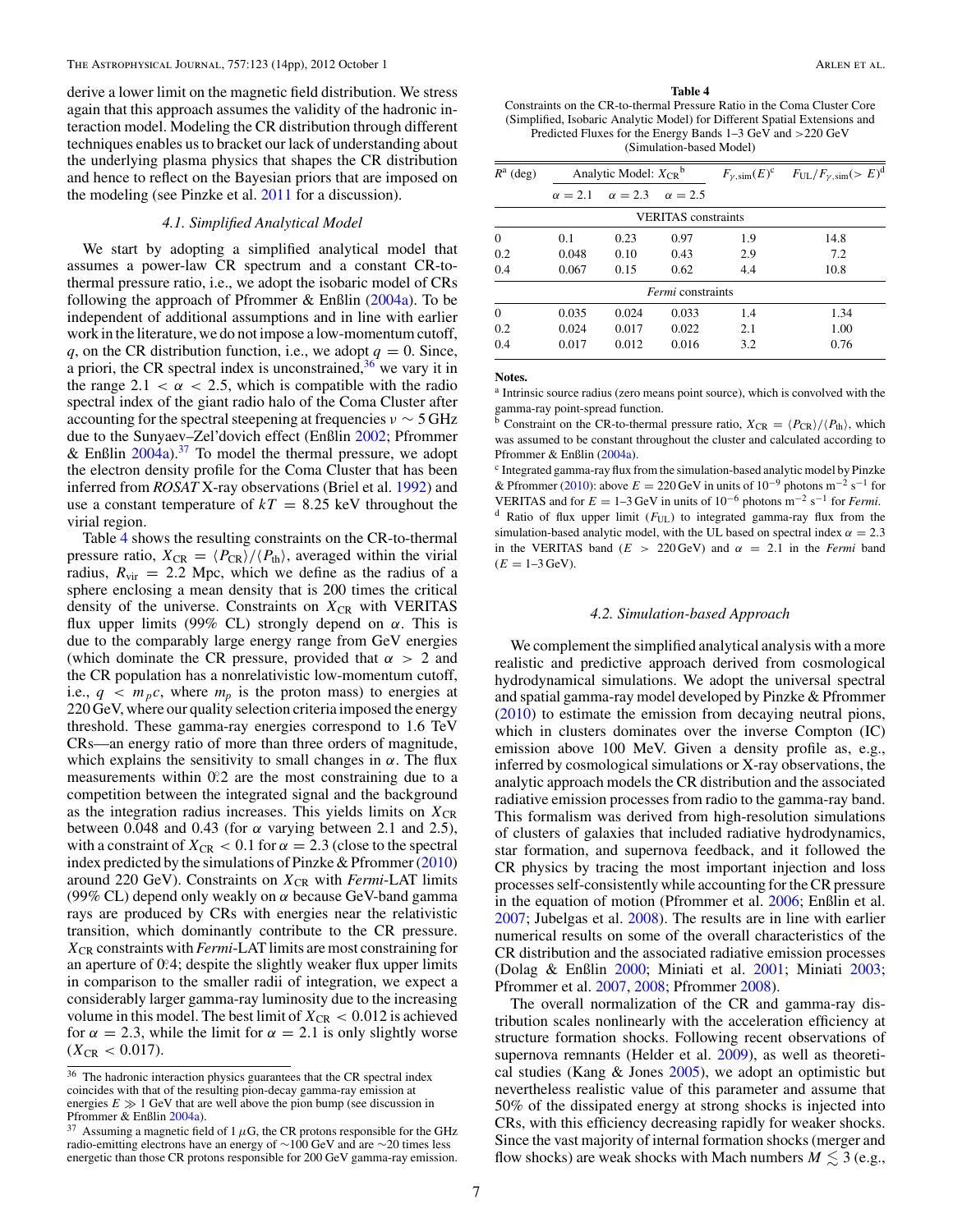<span id="page-8-0"></span>

**Figure 4.** Integral gamma-ray flux upper limits in narrow energy bands [*E*0; *E*1] for *Fermi* and VERITAS observations of the Coma Cluster (given in Tables [2](#page-6-0) and [3\)](#page-6-0) for different integration radii (arrows with different gray intensities), assuming that  $\alpha = 2.3$  except in the 1–3 GeV energy interval, where  $\alpha = 2.1$ is adopted.  $R_{\text{vir}}$  is the virial radius of the Coma Cluster, corresponding to 1*.* ◦25. These are compared to integrated spectra of the same energy interval and aperture, assuming the universal gamma-ray spectrum of clusters (lines with different gray intensities; Pinzke  $&$  Pfrommer [2010\)](#page-14-0). To guide the eye, we show the underlying universal integral energy distribution of pion-decay gamma rays,  $E_{\gamma} F_{\gamma}$  (*> E<sub>γ</sub>*), resulting from hadronic interactions of CRs and ICM protons ( $CR-\pi^0$ , dotted). For visualization purposes, all photon fluxes are weighted with the smallest energy in each interval. Note that the *Fermi* limit for the energy interval of  $1-3$  GeV within the aperture of  $0^{\circ}$ 4 is the most constraining.

Ryu et al. [2003\)](#page-14-0), they do not contribute significantly to the CR population in clusters. Instead, strong shocks during the formation epoch of clusters and strong accretion shocks at the present time (at the boundary of voids and filaments*/*supercluster regions) dominate the acceleration of CRs that are adiabatically transported through the cluster. Hence, the model provides a plausible upper limit for the CR contribution from structure formation shocks in galaxy clusters, which can be scaled with the effective acceleration efficiency. Other possible CR sources, such as AGNs and starburst-driven galactic winds, have been neglected for simplicity but could in principle increase the expected gamma-ray yield.

These cosmological simulations only consider advective transport of CRs by bulk gas flows that inject a turbulent cascade, leading to centrally enhanced density profiles. However, other means of CR transport such as diffusion and streaming may flatten the CR radial profiles. The CRs stream along magnetic field lines in the opposite direction of the CR number density gradient (at any energy). In the stratified cluster atmosphere, this implies a net flux of CRs toward larger radii, equalizing the CR number density with time if not counteracted by advective transport. It has been suggested that advection velocities only dominate over the CR streaming velocities for periods with trans- and supersonic cluster turbulence during a cluster merger and drop below the CR streaming velocities for relaxing clusters. As a consequence, a bimodality of the CR spatial distribution is expected to result, with merging (relaxed) clusters showing a centrally concentrated (flat) CR energy density profile (Enßlin et al. [2011\)](#page-14-0). This translates into a bimodality of the expected diffuse radio and gamma-ray emission of clusters, since more centrally concentrated CRs will find higher target densities for hadronic CR proton interactions. As a result of this, relaxed clusters could have a reduced gamma-ray luminosity by up to a factor of five (Enßlin et al. [2011\)](#page-14-0). Hence, tight upper limits



**Figure 5.** CR-to-thermal pressure ratio,  $X_{CR} = \langle P_{CR} \rangle / \langle P_{th} \rangle$ , as a function of radial distance from the center of the Coma Cluster. The model predictions, shown by dashed curves (Pinzke & Pfrommer [2010\)](#page-14-0), have been scaled to match the most constraining VERITAS upper limits within 0°.2 (solid) and *Fermi* upper limits within  $0.4$  (dashed). We compare differential  $X_{CR}$  profiles (gray) to integrated profiles  $X_{CR}(< R/R_{vir}) = \int_0^R P_{CR} dV / \int_0^R P_{th} dV$  (black), which we use to compare to the upper limits.

on the gamma-ray emission can constrain a combination of acceleration physics and transport properties of CRs.

We adopt the density profile of thermal electrons as discussed in Section [4.1](#page-7-0) and model the temperature profile of the Coma Cluster with a constant central temperature of  $kT = 8.25 \text{ keV}$ and a characteristic decline toward the cluster periphery in accordance with a fit to the universal profile derived from cosmological cluster simulations (Pinzke & Pfrommer [2010;](#page-14-0) Pfrommer et al. [2007\)](#page-14-0) and the behavior of a nearby sample of deep *Chandra* cluster data (Vikhlinin et al. [2005\)](#page-14-0). This enables us to adopt the spatial and spectral distribution of CRs according to the model by Pinzke  $&$  Pfrommer [\(2010\)](#page-14-0) that neglects the contribution of supernova remnants, AGNs, and cluster galaxies.

Figure 4 shows the expected integral spectral energy distribution of Coma within the virial radius (dotted line). This suggests a spectral index of  $\alpha = 2.1$  in the energy interval 1–3 GeV and  $\alpha = 2.3$  for energies probed by VERITAS ( $>220$  GeV). Also shown are integrals of the differential spectrum for finite energy intervals across the angular apertures tested in this study (dashed lines). These model fluxes (summarized in Table [4\)](#page-7-0) are compared to *Fermi* and VERITAS flux upper limits for the same energy intervals. Constraints on  $X_{CR}$  with the gamma-ray flux limit of *Fermi* in the energy interval  $1-3$  GeV ( $\lt 0$ <sup>o</sup>. 4) are most constraining, since that combination of a specific energy interval and aperture minimizes the ratio of the upper limit to the expected model flux. In particular, this upper limit is 24% below the model predictions that assume an optimistically large shock acceleration efficiency and CR transport parameters as laid out above. Hence, this enables us to constrain a combination of maximum shock acceleration efficiency and CR transport parameters. In our further analysis, we use the most constraining *Fermi*-LAT flux limits in the energy interval 1–3 GeV, as well as the gamma-ray flux limits of VERITAS in the energy range above 220 GeV.

Figure 5 shows the CR-to-thermal pressure ratio,  $X_{CR}$  =  $\langle P_{\rm CR} \rangle / \langle P_{\rm th} \rangle$ , as a function of radial distance, *R*, from the Coma Cluster center and contained within *R*. All radii are shown in units of the virial radius,  $R_{\text{vir}} = 2.2$  Mpc. To compute the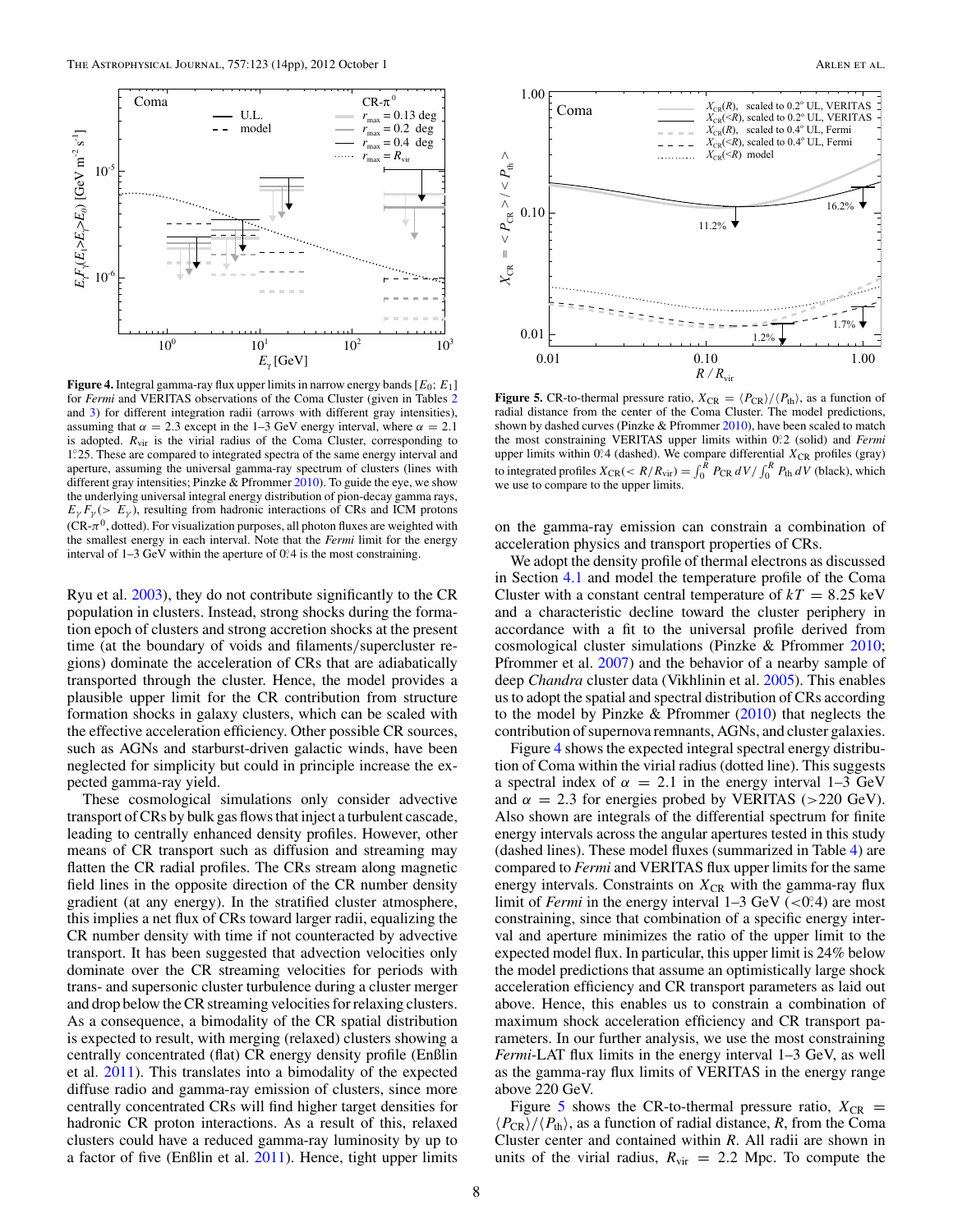<span id="page-9-0"></span>CR pressure, we assume a low-momentum cutoff of the CR distribution at  $q = 0.8 m_p c$ , where  $m_p$  is the proton mass. This is suggested by cosmological cluster simulations and reflects the high Coulomb cooling rates at low CR energies. The CR-tothermal pressure ratio rises toward the outer regions on account of the higher efficiency of CR acceleration at the peripheral accretion shocks compared to the weak central flow shocks. Adiabatic compression of a mixture of CRs and thermal gas disfavors the CR pressure relative to the thermal pressure on account of the softer equation of state of CRs. The weak increase of  $X_{CR}$  toward the core is due to the comparably fast thermal cooling of gas.

In the case of VERITAS, for the most constraining regions tested (within an aperture of radius 0.2), the predicted CR pressure is a factor of 7.2 below the inferred upper limits of VERITAS (see Table [2](#page-6-0) and assuming a spectral index of  $\alpha = 2.3$ , which matches the simulated one at energies  $E<sub>\gamma</sub>$  = 200 GeV). To first order, we can scale the averaged CR-to-thermal pressure ratio of our model by that factor, keep the spatial behavior, and obtain an integrated limit of the CR-tothermal pressure ratio of  $X_{CR} < 0.112$  within 0.2 that translates to a limit within the cluster virial radius of  $X_{CR} < 0.162$  (solid lines of Figure [5\)](#page-8-0). This limit is less constraining by 50% in comparison to the simplified analytical model, which gives  $X_{CR}$  < 0.1. This difference is explained by the concavity of the simulated spectrum, which therefore carries more pressure at GeV energies than a pure power-law spectrum with  $\alpha = 2.3$ .

As already alluded to, the most constraining *Fermi*-LAT upper limit in the energy interval  $1-3 \text{ GeV}$  ( $<0.24$ ) is a factor of 0.76 smaller than our model predictions (assuming  $\alpha = 2.1$ , which is very close to the simulated spectral index for the energy range 1–3 GeV). Scaling our integrated CR-to-thermal pressure profile yields a constraint of  $X_{CR}$  < 0.012 within 0.<sup>2</sup> that translates to a limit within the cluster virial radius of  $X_{CR} < 0.017$ (dashed lines of Figure [5\)](#page-8-0). The  $X_{CR}$  constraint evaluated within the cluster virial radius is comparable to the constraint of  $X_{CR}$  < 0.017 in our simplified model. Naturally, with the *Fermi*-LAT limits we probe the region around GeV energies that dominate the CR pressure, and we do not expect any differences to the simplified power-law model in comparison to the universal CR spectrum with its concave CR spectrum found in the simulations.

#### *4.3. Minimum Gamma-Ray Flux*

For clusters that host radio halos, we can derive a minimum gamma-ray flux in the hadronic model of radio halos—where the radio-emitting electrons are secondaries from CR interactions. Hadronic interactions channel about the same power into secondary electrons and  $\pi^0$ -decay gamma rays. A stationary distribution of CR electrons loses all its energy to synchrotron radiation for strong magnetic fields ( $B \gg B_{\text{CMB}} \simeq (1+z)^2 3.2 \,\mu\text{G}$ , where  $B_{\text{CMB}}$  is the equivalent magnetic field strength of the CMB, so that  $B_{\text{CMB}}^2/8\pi$  equals the CMB energy density). Thus, the ratio of gamma ray to synchrotron flux becomes independent of the spatial distribution of CRs and thermal gas (Völk [1989;](#page-14-0) Pohl [1994;](#page-14-0) Pfrommer [2008\)](#page-14-0), in particular with  $\alpha_{\nu} \simeq 1$  as the observed synchrotron spectral index. Hence, we can derive a minimum gamma-ray flux in the hadronic model

$$
F_{\gamma,\min} = \frac{A_{\gamma}}{A_{\nu}} \frac{L_{\nu}}{4\pi D_{\text{lum}}^2},\tag{2}
$$

where  $L_{\nu}$  is the observed luminosity of the radio mini-halo,  $D_{\text{lum}}$  denotes the luminosity distance to the respective cluster,

**Table 5**

Minimum Gamma-ray Fluxes in the Hadronic Model of Radio Halos, Where the Radio-emitting Electrons Are Secondaries from CR Interactions, and Corresponding Minimum CR-to-thermal Pressure Ratios for Coma

| $R^a$ (deg) |                | $F_{\gamma, min}$ $>>$ <sup>b</sup> |                                    | $10^4 \times X_{CR. min}^{\circ}$                           |     |                |
|-------------|----------------|-------------------------------------|------------------------------------|-------------------------------------------------------------|-----|----------------|
|             | $\alpha = 2.1$ |                                     |                                    | $\alpha = 2.3$ $\alpha = 2.5$ $\alpha = 2.1$ $\alpha = 2.3$ |     | $\alpha = 2.5$ |
|             |                |                                     |                                    | VERITAS energy range, $E > 220$ GeV                         |     |                |
| $\Omega$    | 1.6            | 0.7                                 | 0.3                                | 6.7                                                         | 6.1 | 11             |
| 0.2         | 3.1            | 1.4                                 | 0.6                                | 7.8                                                         | 7.2 | 13             |
| 0.4         | 6.3            | 2.8                                 | 1.3                                | 9.8                                                         | 9.0 | 16             |
|             |                |                                     | <i>Fermi</i> energy range, 1–3 GeV |                                                             |     |                |
| $\Omega$    | 3.5            | 4.8                                 | 6.4                                | 6.7                                                         | 6.1 | 11             |
| 0.2         | 6.8            | 9.3                                 | 12.5                               | 7.8                                                         | 7.2 | 13             |
| 0.4         | 13.5           | 18.6                                | 25.0                               | 9.8                                                         | 9.0 | 16             |

**Notes.**

<sup>a</sup> Intrinsic source radius (zero means point source), which is convolved with the gamma-ray point-spread function.

b Minimum gamma-ray flux derived from the hadronic model described in Section 4.3. Values are in units of  $10^{-10}$  photons m<sup>-2</sup> s<sup>-1</sup> for the VERITAS energy range and 10−<sup>8</sup> photons m−<sup>2</sup> s−<sup>1</sup> for the *Fermi* energy range.

 $c$  Minimum CR-to-thermal pressure ratio,  $X_{CR, min}$ , in the hadronic model described in Section 4.3. For simplicity, we duplicate  $X_{CR, min}$  for the VERITAS and *Fermi* constraints: for a given realization of the CR pressure (and a magnetic field model that is trivial here as we assume  $B \gg B_{\text{CMB}}$ ), we can derive the radio flux and gamma-ray fluxes in various bands (1–3 GeV, *>*220 GeV).

and  $A_{\nu}$  and  $A_{\nu}$  are dimensional constants that depend on the hadronic physics of the interaction (Pfrommer [2008;](#page-14-0) Pfrommer et al. [2008\)](#page-14-0). Lowering the magnetic field would require an increase in the energy density of CR electrons to reproduce the observed synchrotron luminosity and thus increase the associated gamma-ray flux.

To derive a minimum gamma-ray flux that can be compared to the upper limits, we need to determine the radio flux within the corresponding angular regions. To this end, we fit the pointsource-subtracted, azimuthally averaged radio-halo profile at 1.38 GHz (Deiss et al. [1997\)](#page-13-0) with a *β*-model

$$
S_{\nu}(r_{\perp}) = S_0 \left[ 1 + \left(\frac{r_{\perp}}{r_{\rm c}}\right)^2 \right]^{-3\beta + 1/2}, \tag{3}
$$

where  $S_0 = 1.1 \times 10^{-3}$  Jy arcmin<sup>-2</sup>,  $r_c = 450$  kpc, and  $\beta = 0.78$ . Within the error bars, this profile is consistent with 326 MHz data taken by Govoni et al. [\(2001\)](#page-14-0) when scaled with a radio spectral index of 1.15.

The results for the minimum gamma-ray flux *Fγ,*min (*>*220 GeV) and the minimum CR-to-thermal pressure ratio  $X_{CR, min} = X_{CR}F_{\gamma,min}/F_{\gamma, iso}$  are shown in Table 5, where  $F_{\gamma, iso}$ is the gamma-ray flux in the simplified model introduced in Section [4.1.](#page-7-0) Even in the most constraining cases, and assuming  $\alpha \le 2.3$ , these are a factor of ~60 below the VERITAS upper limits (for  $\alpha = 2.1, \langle 0.2 \rangle$ ) and a factor of ∼20 below the *Fermi*-LAT upper limits (for  $\alpha = 2.3, <0.4$ ). Note that these minimum gamma-ray fluxes are sensitive to the variation of the CR proton spectral index with energy as a result of, for example, momentum-dependent diffusion. Assuming a plausible value for the central magnetic field of Coma of 5*μ*G (Bonafede et al. [2010\)](#page-13-0), the radio-halo emission at GHz frequencies is dominated by electrons with energy  $E_e \sim 2.5$  GeV (which corresponds to proton energies *E*<sup>p</sup> ∼ 40 GeV). Gamma rays with an energy of 200 GeV are produced by CR protons with an energy of  $E_p \sim 1.6$  TeV—a factor of 50 higher than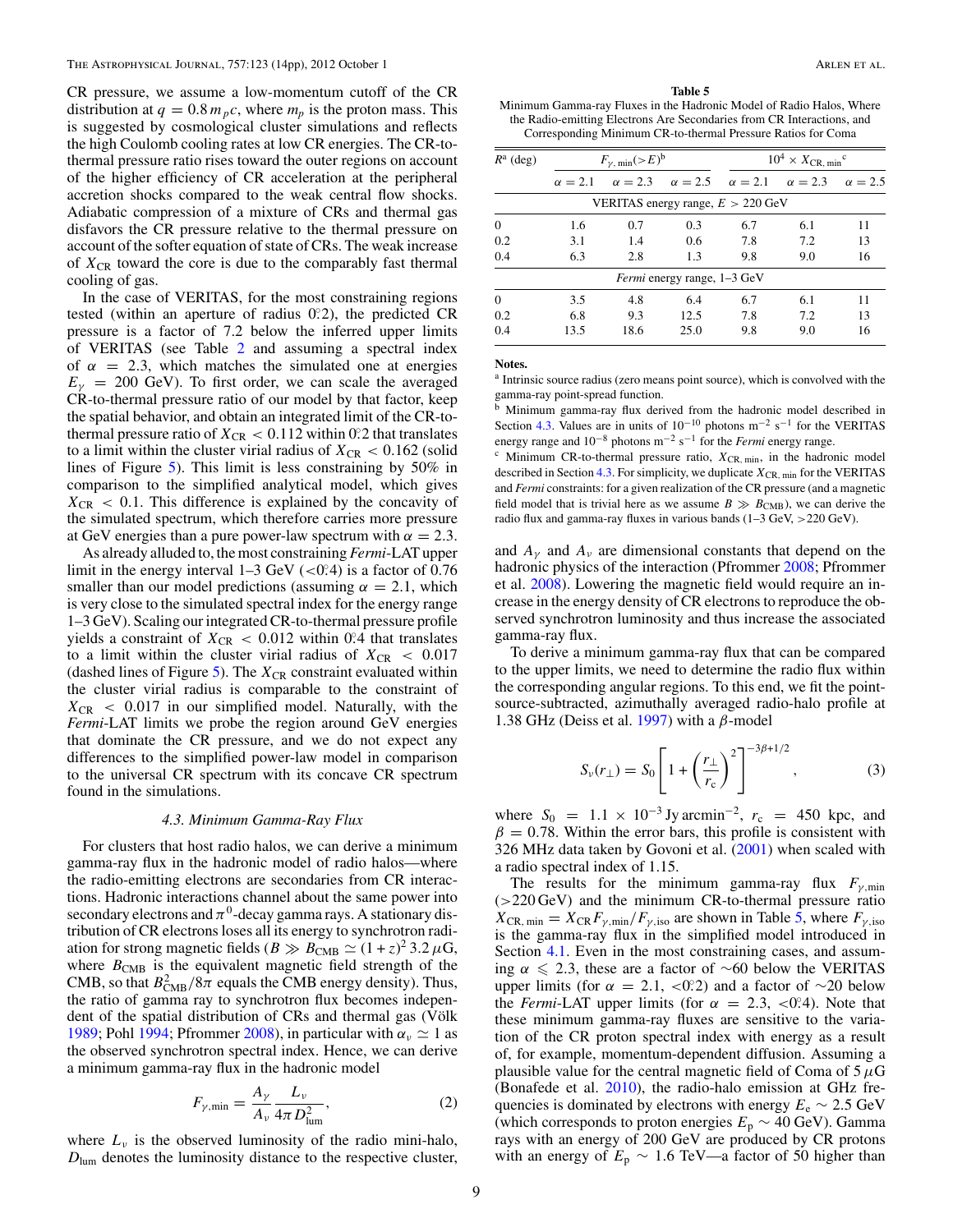<span id="page-10-0"></span>those probed by radio-halo observations. A steepening of the CR proton spectral index of 0.2 between 40 GeV and 1.6 TeV would imply a decrease in the minimum gamma-ray flux by a factor of two.

#### *4.4. Constraining the Magnetic Field*

In the previous section, we have obtained an absolute lower limit on the gamma-ray emission in the hadronic model by assuming high magnetic fields,  $B \gg B_{\text{CMB}}$ . We can turn the argument around and use our upper limit on the gamma-ray emission (and by extension on the CR pressure) to infer a lower limit on the magnetic field needed to explain the observed radio emission. This, again, assumes the validity of the hadronic model of radio halos, in which the radio-emitting electrons are secondaries from CR interactions. A stronger gamma-ray constraint will tighten the magnetic field limit. In case of a conflict with magnetic field measurements by other methods, e.g., Faraday rotation measure  $(RM)$ , <sup>38</sup> the hadronic model of radio halos would be challenged. The method we use to constrain the magnetic field inherits a dependence on the assumed radial scaling, which we parameterize as

$$
B(r) = B_0 \left(\frac{n_e(r)}{n_e(0)}\right)^{\alpha_B},\tag{4}
$$

as suggested by Faraday RM studies and numerical magnetohydrodynamical (MHD) simulations (Bonafede et al. [2010;](#page-13-0) Bonafede et al.  $2011$ , and references therein). Here  $n_e$  denotes the Coma electron density profile (Briel et al. [1992\)](#page-13-0). In fact, the magnetic field in the Coma Cluster is among the best constrained, because its proximity permits RM observations of seven radio sources located at projected distances of 50–1500 kpc from the cluster center. The best-fit model yields  $B_0 = 4.7^{+0.7}_{-0.8}$   $\mu$ G and  $\alpha_B = 0.5^{+0.2}_{-0.1}$  (Bonafede et al. [2010\)](#page-13-0). We aim to constrain the central field strength,  $B_0$ , and we permit the magnetic decline,  $\alpha_B$ , to vary within a reasonable range of  $\Delta \alpha_B = 0.2$  as suggested by those Faraday RM studies. We proceed as follows:

1. Given a model for the magnetic field with  $\alpha_B$  and an initial guess for  $B_0$ , we determine the profile of the CR-to-thermal pressure ratio,  $X_{\text{CR}}(r)$ , by matching the hadronically produced synchrotron emission to the observed radio-halo emission over the entire extent. To this end, we deproject the fit to the surface brightness profile of Equation [\(3\)](#page-9-0) (using an Abel integral equation; see the Appendix of Pfrommer  $&$  Enßlin [2004a\)](#page-14-0), yielding the radio emissivity

$$
j_{\nu}(r) = \frac{S_0}{2\pi r_c} \frac{6\beta - 1}{(1 + r^2/r_c^2)^{3\beta}} \mathcal{B}\left(\frac{1}{2}, 3\beta\right)
$$
  
=  $j_{\nu,0} \left(1 + r^2/r_c^2\right)^{-3\beta}$ , (5)

where  $\beta$  denotes the beta function. It is generically true for weak magnetic fields ( $B < B<sub>CMB</sub>$ ) in the outer parts of the Coma halo that the product  $X_{CR}(r)X_B(r)$  (where  $X_B$ denotes the magnetic-to-thermal energy density ratio) has to increase by a factor of about 100 toward the radio-halo periphery to account for the observed extent. If we were to adopt a steeper magnetic decline such as  $\alpha_B = 0.5$ , which produces a flat  $X_B(r)$ , the CR-to-thermal pressure ratio would have to rise accordingly by a factor of 100.

#### **Table 6**

Constraints on Magnetic Fields in the Hadronic Model of the Coma Radio Halo and the Corresponding CR-to-thermal Pressure Ratio (at the Largest Emission Radius of 1 Mpc) Such That the Model Reproduces the Observed Radio Surface-brightness Profile

|            | Minimum Magnetic Field, $B_{0,\text{min}}(\mu G)^a$ |                            |                                |                          |                |                |  |  |
|------------|-----------------------------------------------------|----------------------------|--------------------------------|--------------------------|----------------|----------------|--|--|
|            |                                                     | <b>VERITAS Constraints</b> |                                | <i>Fermi</i> Constraints |                |                |  |  |
| $\alpha_R$ | $\alpha = 2.1$                                      | $\alpha = 2.3$             | $\alpha = 2.5$                 | $\alpha = 2.1$           | $\alpha = 2.3$ | $\alpha = 2.5$ |  |  |
| 0.3        | 0.69                                                | 0.57                       | 0.48                           | 1.38                     | 1.95           | 2.68           |  |  |
| 0.5        | 0.97                                                | 0.80                       | 0.68                           | 1.94                     | 2.74           | 3.78           |  |  |
| 0.7        | 1.40                                                | 1.17                       | 0.99                           | 2.80                     | 3.97           | 5.50           |  |  |
|            |                                                     |                            | Corresponding $X_{CR}$ (1 Mpc) |                          |                |                |  |  |
| 0.3        | 0.46                                                | 1.05                       | 4.55                           | 0.11                     | 0.08           | 0.11           |  |  |
| 0.5        | 0.74                                                | 1.70                       | 7.47                           | 0.18                     | 0.13           | 0.17           |  |  |
| 0.7        | 1.09                                                | 2.59                       | 11.55                          | 0.27                     | 0.19           | 0.26           |  |  |
|            |                                                     |                            |                                |                          |                |                |  |  |

**Notes.** <sup>a</sup> The parameters of the magnetic field are the magnetic decline,  $\alpha_B$ , and the central field strength,  $B_0$ , which are defined by  $B(r) = B_0 [n_e(r)/n_e(0)]^{\alpha_B}$ . In all cases, we used the most constraining  $R = 0.4$ ; see Section 4.4 for details.

- 2. Given this realization for  $X_{CR}$ , we compute the pion-decay gamma-ray surface brightness profile, integrate the flux within a radius of (0*.*13*,* 0*.*2*,* 0*.*4) deg, and scale the CR profile in order to match the corresponding VERITAS*/ Fermi* flux upper limits. This scaling factor,  $X_{CR,0}$ , depends on the CR spectral index, *α* (assuming a power-law CR population for simplicity), the radial decline of the magnetic field,  $\alpha_B$ , and our initial guess for  $B_0$ .
- 3. We then solve for  $B_0$  while matching the observed synchrotron profile and fixing the profile of  $X_{CR}(r)$  as determined through the previous two steps. Note that for  $B_0 \gg B_{\text{CMB}}$  and a radio spectral index of  $\alpha_v = 1$ , the solution would be degenerated since the luminosity of the radio halo scales as

$$
L_{\nu} \propto \int dV Q(E) \frac{B^{1+\alpha_{\nu}}}{B^2 + B_{\text{CMB}}^2} \to \int dV Q(E), \qquad (6)
$$

where  $Q(E)$  denotes the electron source function.

4. IC cooling of CR electrons on CMB photons introduces a characteristic scale of  $B_{\text{CMB}} \simeq 3.2 \,\mu\text{G}$ , which imprints as a nonlinearity on the synchrotron emissivity as a function of magnetic field strength (see Equation  $(6)$ ). Hence, we have to iterate through the previous steps until our solution for the minimum magnetic field  $B_0$  converges.

Table 6 shows the resulting lower limit of the central magnetic field ranging from  $B_0 = 0.5$  to 1.4  $\mu$ G in the case of VERITAS and from  $B_0 = 1.4$  to 5.5  $\mu$ G in the case of *Fermi*-LAT.<sup>39</sup> Since these lower limits on  $B_0$  are below the values favored by Faraday RM for most of the parameter space spanned by  $\alpha_B$  and  $\alpha$ (and never exceed the values for the phenomenological Faraday RM-inferred *B*-model), the hadronic model is a viable explanation of the Coma radio halo. In fact, the *Fermi*-LAT upper limits start to rule out the parameter combination of  $\alpha_B \gtrsim 0.7$  and  $\alpha \gtrsim 2.5$  for the hadronic model of the Coma radio halo. Future gamma-ray observations of the Coma Cluster may put more stringent constraints on the parameters of the hadronic model.

A few remarks are in order. (1) For the VERITAS limits, the hardest CR spectral indices correspond to the tightest limits

<sup>38</sup> Generally, Faraday RM analyses of the magnetic field strength by, e.g., background sources observed through clusters are degenerate with the magnetic coherence scale and may be biased by the unknown correlation between magnetic and density fluctuations.

<sup>&</sup>lt;sup>39</sup> Note that a central magnetic field of 3  $\mu$ G corresponds in the Coma Cluster to a magnetic-to-thermal energy density ratio of  $X_B = 0.005$ .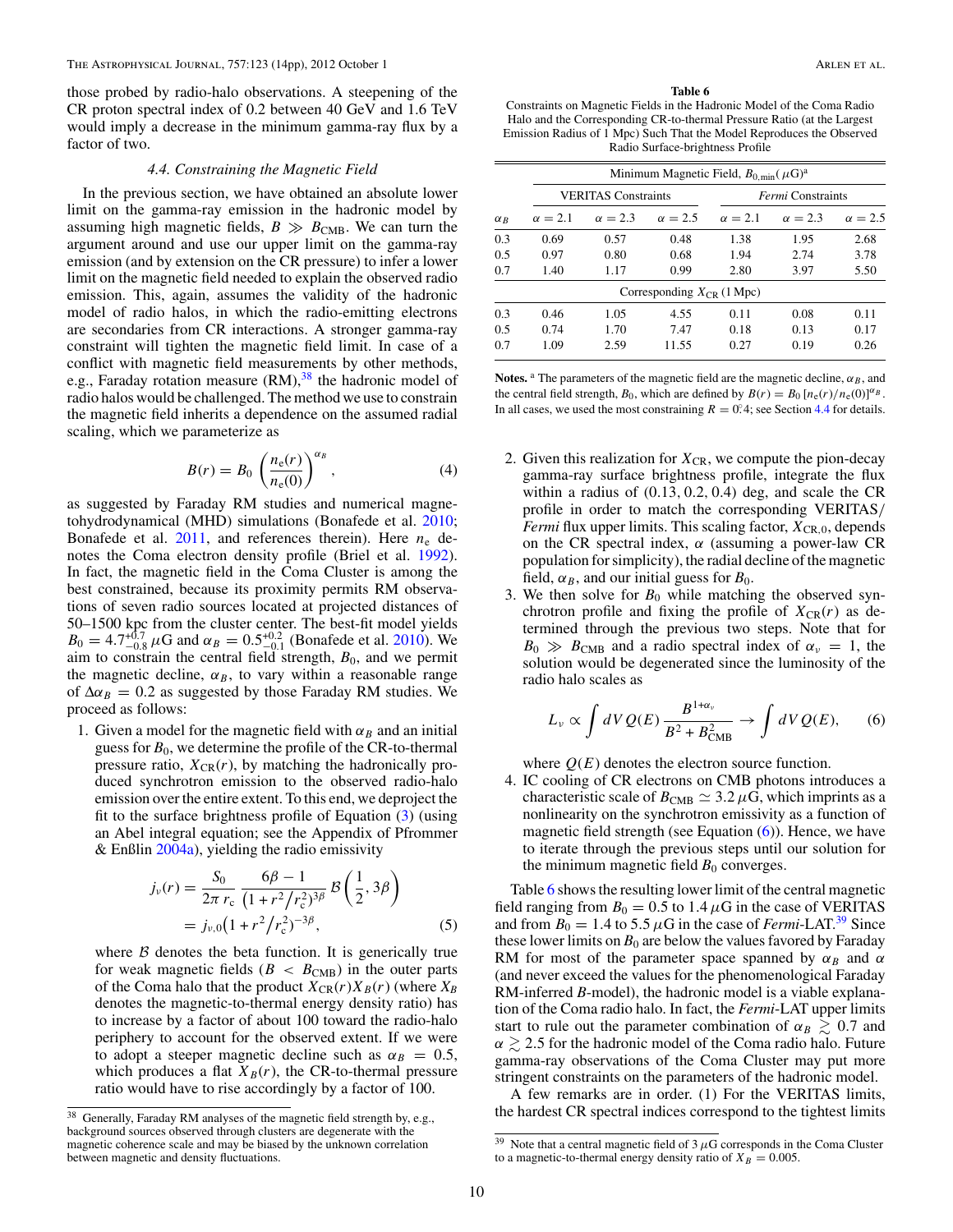on *B*0, because the CR flux is constrained around 1 TeV and a comparably small fraction of CRs at 100 GeV would be available to produce radio-emitting electrons. A high magnetic field would be required to match the observed synchrotron emission. The opposite is true for the *Fermi* upper limits at 1 GeV, which probe CRs around a pivot point of 8 GeV: a soft CR spectral index implies a comparably small fraction of CRs at 100 GeV, and hence a strong magnetic field is needed to match the observed synchrotron flux. (2) For a steeper magnetic decline (larger  $\alpha_B$ ), the CR number density needs to be larger to match the observed radio-emission profiles, which would yield a higher gamma-ray flux so that the upper limits are more constraining. This implies tighter lower limits for  $B_0$ . (3) Interestingly, in all cases, the 0.<sup>2</sup>4 aperture limits are the most constraining. For a given magnetic realization, a substantially increasing CR-tothermal pressure profile is needed to match the observed radio profiles, and therefore that CR realization produces a larger flux within 0.<sup>2</sup> in comparison with the simplified CR model  $(X_{CR} = \text{const.})$ , for which the 0.2 aperture limits are more constraining in the case of VERITAS. Physically, the large CR pressure in the cluster periphery may arise from CR streaming into the large available phase space in the outer regions.

As a final word, in Table [6](#page-10-0) we show the corresponding values for the CR-to-thermal pressure ratio (at the largest emission radius at 1 Mpc) such that the model reproduces the observed radio surface brightness profile.<sup>40</sup> They should be interpreted as upper limits since they are derived from flux upper limits. For the *Fermi*-LAT upper limits, they range from 0.08 to 0.27; hence, the  $X_{CR}$  profiles always obey the energy condition, i.e.,  $P_{CR}$  *< P<sub>th</sub>*, over the entire range of the radio-halo emission  $(<$ 1 Mpc).<sup>41</sup> The corresponding values for  $X_{CR}$  in the cluster center are smaller than 0.01 for the entire parameter space probed in this study. We conclude that the hadronic model is not challenged by current Faraday RM data and is a perfectly viable possibility in explaining the Coma radio-halo emission.

#### 5. EMISSION FROM DARK-MATTER ANNIHILATIONS

As already mentioned in the introduction, most of the mass in a galaxy cluster is in the form of DM. While the nature of DM remains unknown, a compelling theoretical candidate is a WIMP. The self-annihilation of WIMPs can produce either monoenergetic gamma-ray lines or a continuum of secondary gamma rays that deviates significantly from the power-law spectra observed from most conventional astrophysical sources, with a sharp cutoff at the WIMP mass. These spectral features, together with the expected difference in the intensity distribution compared to conventional astrophysical sources, allow a clear, indirect detection of DM.

The expected gamma-ray flux due to self-annihilation of WIMPs in a DM halo is given by

$$
\frac{d\Phi_{\gamma}(\Delta\Omega, E)}{dE} = \frac{\langle \sigma v \rangle}{8\pi m_{\chi}^2} \frac{dN_{\gamma}}{dE} J(\Delta\Omega),\tag{7}
$$

where  $\langle \sigma v \rangle$  is the thermally averaged product of the total selfannihilation cross section and the relative WIMP velocity,  $m_{\gamma}$ is the WIMP mass,  $dN_y/dE$  is the differential gamma-ray yield per annihilation,<sup>42</sup> $\Delta\Omega$  is the observed solid angle, and *J* is the so-called astrophysical factor—a factor that determines the DM annihilation rate and depends on the DM distribution.

Given the upper limit on the observed gamma-ray rate, defined as the ratio of the event number detected within the observing time  $T_{\text{obs}}$ ,  $R_{\gamma}(99\% \text{ CL}) = N_{\gamma}(99\% \text{ CL})/T_{\text{obs}}$ , we can place constraints on the WIMP parameter space  $(m_\chi, \langle \sigma v \rangle)$ . Integrating Equation (7) over energy, we find

$$
\langle \sigma v \rangle (99\% CL) < R_{\gamma} (99\% CL) \frac{8\pi m_{\chi}^2}{J(\Delta\Omega)} \times \left[ \int_0^{m_{\chi}} dE \, A_{\text{eff}} \, \frac{dN_{\gamma}(E)}{dE} \right]^{-1}, \quad (8)
$$

where  $A_{\text{eff}}$  is the effective area of the gamma-ray detector. Because the self-annihilation of a WIMP is a two-body process, the astrophysical factor  $J(\Delta\Omega)$  is the line-of-sight integral of the DM density squared

$$
J(\Delta\Omega) = \int_{\Delta\Omega} d\Omega \int d\lambda \, \rho_{\chi}^2(\lambda, \Omega), \tag{9}
$$

where  $\lambda$  represents the line of sight. In this work, we have modeled the Coma DM distribution with a Navarro, Frenk, and White (NFW) profile (Navarro et al. [1997\)](#page-14-0),

$$
\rho_{\chi}(r) = \rho_s \left(\frac{r}{r_s}\right)^{-1} \left(1 + \frac{r}{r_s}\right)^{-2},\tag{10}
$$

where  $r_s$  is the scale radius and  $\rho_s$  is the scale density. Using weak-lensing measurements of the virial mass in the Coma Cluster and the DM halo mass–concentration relation derived from *N*-body simulation of structure formation (Bullock et al. [2001\)](#page-13-0), Gavazzi et al. [\(2009\)](#page-14-0) find, and list in their Table 1 (note that they define  $R_{\text{vir}} = R_{100}$ ,  $M_{\text{vir}} = M_{200} = 9.7(+6.1/-3.5)$ .  $10^{14} h^{-1} M_{\odot}$  and  $C_{\text{vir}} = C_{200} = 3.5(+1.1/-0.9)$ , which we translate into the density-profile parameters  $r_s = 0.654$  Mpc and  $\rho_s = 4.4 \times 10^{14} M_{\odot}$  Mpc<sup>-3</sup>. Note that the uncertainties are not necessarily distributed as a Gaussian and also arise from the choice of DM profile. According to the latest highresolution DM-only simulations of nine rich galaxy clusters, the inner regions of the smooth density profiles are quite well approximated by the NFW formula (Gao et al. [2012\)](#page-14-0). However, gravitational interactions of DM with baryons may modify these predictions. This could give rise to either an increasing inner density slope due to adiabatic contraction of the DM component in response to cooling baryons in the central regions or a decreasing density slope due to violent baryonic feedback processes pushing gas out of the center by, e.g., energy injection through AGNs. However, on scales  $r \gtrsim 0.45$  Mpc or more than 20% of  $R_{\text{vir}}$  (which are of relevance for the present work), different assumptions about the inner slope of the smooth DM density profile translate to uncertainties in the resulting astrophysical factor. Table [7](#page-12-0) lists the astrophysical factors calculated for the different VERITAS apertures considered in this work. Table [7](#page-12-0) also lists the astrophysical factor calculated for the background region, which is used to estimate the gamma-ray

<sup>&</sup>lt;sup>40</sup> Note that in this section, we determine the radial behavior of  $X_{\text{CR}}$  by adopting a specific model for the magnetic field and requiring the modeled synchrotron surface brightness profile to match the observed data of the Coma radio halo. This is in contrast to the simplified analytical CR model, where  $X_{\text{CR}}$  is constant (Section [4.1\)](#page-7-0), and to the simulation-based model, where  $X_{CR}(r)$  is derived from cosmological cluster simulations (Section [4.2\)](#page-7-0). <sup>41</sup> See Figure 3 in Pfrommer & Enßlin [\(2004b\)](#page-14-0) for the entire parameter range assuming minimum-energy conditions, and Pfrommer & Enßlin [\(2004a\)](#page-14-0), Figure 7 for a parameterization as adopted in this study. We caution, however, that the minimum-energy condition is violated at the outer radio-halo boundary for the range of minimum magnetic field values inferred by this study.

<sup>42</sup> In this work, we have calculated the differential gamma-ray yield per annihilation using the Pythia Monte Carlo simulator.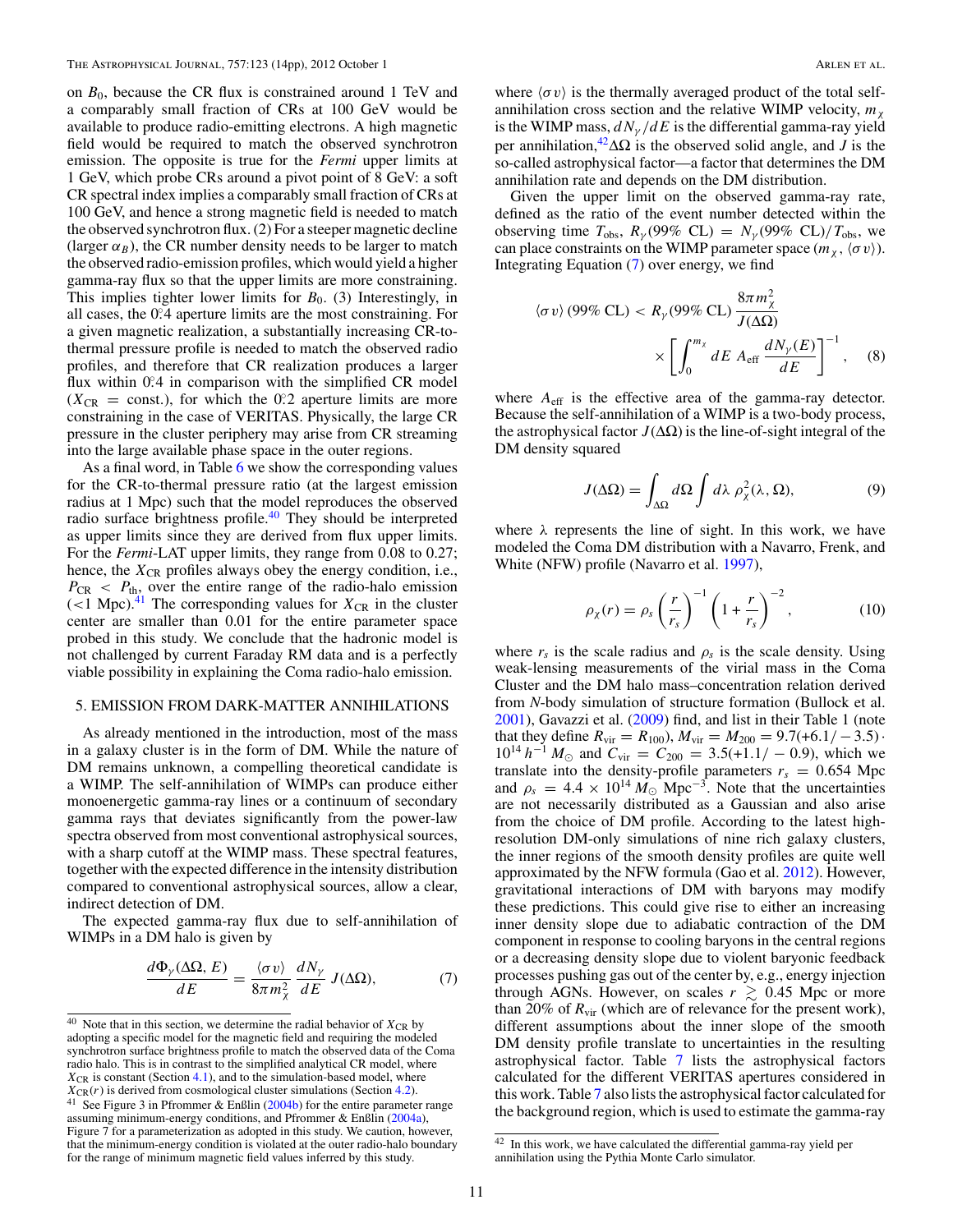<span id="page-12-0"></span>

**Figure 6.** Limits on the DM annihilation cross section  $\langle \sigma v \rangle$  from VERITAS observations of the Coma Cluster as a function of the DM particle mass *mχ* derived from the VERITAS gamma-ray flux upper limits (0*.* ◦2 aperture) presented in this work.

**Table 7** Astrophysical Factors

| $R$ (deg) | $\langle J \rangle_{\text{signal}} (\text{GeV}^2 \text{ cm}^{-5} \text{ sr})$ | $\alpha \langle J \rangle_{\text{bkg}}$ (GeV <sup>2</sup> cm <sup>-5</sup> sr)         |
|-----------|-------------------------------------------------------------------------------|----------------------------------------------------------------------------------------|
| $\Omega$  | $5.7 \times 10^{16}$                                                          | $1.3 \times 10^{14}$ (negligible)                                                      |
| 0.2       | $8.1 \times 10^{16}$                                                          | $4.4 \times 10^{14}$ (<0.01 $\langle J \rangle$ <sub>signal</sub> , negligible)        |
| 0.4       | $9.4 \times 10^{16}$                                                          | $1.3 \times 10^{15}$ ( $\simeq 0.01 \langle J \rangle$ <sub>signal</sub> , negligible) |

**Notes.**  $\langle J \rangle_{\text{bkg}}$  is the astrophysical factor calculated for the background region (ring method) and is used to estimate the level of gamma-ray contamination from DM annihilation.  $\alpha$  is the size ratio of the ON- and OFF-source regions.

contamination from DM annihilation in the background region. As long as the DM contribution to the event number in the background region is negligible, the upper limits derived here directly scale with the astrophysical factor,  $UL(\langle \sigma v \rangle) \propto J^{-1}$ . The analysis uses a ring region to estimate the background in an ON region. We have to compute the expected level of gamma-ray emission from DM annihilation in the ring region in order to check that it is negligible with respect to the level of gamma-ray emission from DM annihilation in the ON region. This is equivalent to compute the astrophysical factor of the ON- and OFF-source regions since this quantity is related to the rate of DM annihilations.

The resulting exclusion curves in the  $(\langle \sigma v \rangle, m_{\gamma})$  parameter space are shown in Figure 6 for three different DM selfannihilation channels,  $W^+W^-, b\bar{b}$ , and  $\tau^+\tau^-$ . Depending on the DM annihilation channel, the limits are on the order of  $10^{-20}$ to  $10^{-21}$  cm<sup>3</sup> s<sup>-1</sup>. The minimum for each exclusion curve and corresponding DM particle mass is listed in Table 8. We stress that these limits are derived with conservative estimates of the astrophysical factor *J*. They do not include any boost to the annihilation rate possibly due to DM substructures populating the Coma halo, which could scale down the present limits by a factor  $O(1000)$  in the most optimistic cases (Pinzke et al. [2011;](#page-14-0) Gao et al. [2012\)](#page-14-0).

We also note that when the size of the integration region is increased, the limits on  $\langle \sigma v \rangle$  result from a competition between the gain in the astrophysical factor  $\langle J \rangle$  and the integrated background. For integration regions larger than 0.2 in radius, the astrophysical factors no longer compensate for the increased number of background events, and the signal-to-noise ratio deteriorates.

**Table 8** Upper Limits on the DM Annihilation Cross Section Times Velocity *σv* from VERITAS Observations of the Coma Cluster

| Channel        | $R$ (deg) | $mx$ (GeV) | $\langle \sigma v \rangle$ (cm <sup>3</sup> s <sup>-1</sup> ) |
|----------------|-----------|------------|---------------------------------------------------------------|
| $W^+W^-$       | 0         | 2000       | $1.1\times10^{-20}$                                           |
|                | 0.2       | 1900       | $4.3 \times 10^{-21}$                                         |
|                | 0.4       | 1900       | $8.4 \times 10^{-21}$                                         |
| $b\bar{b}$     | $\Omega$  | 3500       | $1.2 \times 10^{-20}$                                         |
|                | 0.2       | 3400       | $4.4 \times 10^{-21}$                                         |
|                | 0.4       | 3500       | $8.7 \times 10^{-21}$                                         |
| $\tau^+\tau^-$ | $\Omega$  | 670        | $2.4 \times 10^{-21}$                                         |
|                | 0.2       | 650        | $9.1 \times 10^{-22}$                                         |
|                | 0.4       | 660        | $1.8 \times 10^{-21}$                                         |

**Notes.** Upper limits are shown for different integration regions and DM particle mass  $m<sub>x</sub>$  and are derived from the VERITAS gamma-ray flux upper limits presented in this work.

#### 6. DISCUSSION AND CONCLUSIONS

We have reported on the observations of the Coma Cluster of galaxies in VHE gamma rays with VERITAS and complementary observations with the *Fermi*-LAT. VERITAS observed the Coma Cluster of galaxies for a total of 18.6 hr of high-quality live time between March and May in 2008. No significant excess of gamma rays was detected above an energy threshold of ∼220 GeV. The *Fermi*-LAT has observed the Coma Cluster in all-sky survey mode since its launch in 2008 June. We have used all data available from launch to 2012 April for an updated analysis compared to published results (Ackermann et al. [2010\)](#page-13-0). Again, no significant excess of gamma rays was detected. We have used the VERITAS and *Fermi*-LAT data to calculate flux upper limits at the 99% confidence level for the cluster core (considered as both a point-like source and a spatially extended emission region) and for three member galaxies. The flux upper limits obtained were then used to constrain properties of the cluster.

We have employed various approaches to constrain the CR population and magnetic field distribution that are complementary in their assumptions and hence well suited to assessment of the underlying Bayesian priors in the models. (1) We used a simplified "isobaric CR model" that is characterized by a constant CR-to-thermal pressure fraction and has a power-law momentum spectrum. While this model is not physically justified a priori, it is simple and widely used in the literature and captures some aspects of more elaborate models such as (2) the simulation-based analytical approach of Pinzke & Pfrommer [\(2010\)](#page-14-0). The latter is a "first-principle approach" that predicts the CR distribution spectrally and spatially for a given set of assumptions. It is powerful since it only requires the density profile as input due to the approximate universality of the CR distribution (when neglecting CR diffusion and streaming). Note, however, that inclusion of these CR transport processes may be necessary to explain the radio-halo bimodality. (3) Finally, we used a pragmatic approach that models the CR and magnetic distributions in order to reproduce the observed emission profile of the Coma radio halo. While this approach is also not physically justified, it is powerful because it shows what the "correct" model has to achieve and can point in the direction of the relevant physics.

Within this pragmatic approach, we employ two different methods. First, adopting a high magnetic field everywhere in the cluster ( $B \gg B_{\text{CMB}}$ ) yields the minimum gamma-ray flux in the hadronic model of radio halos, which we find to be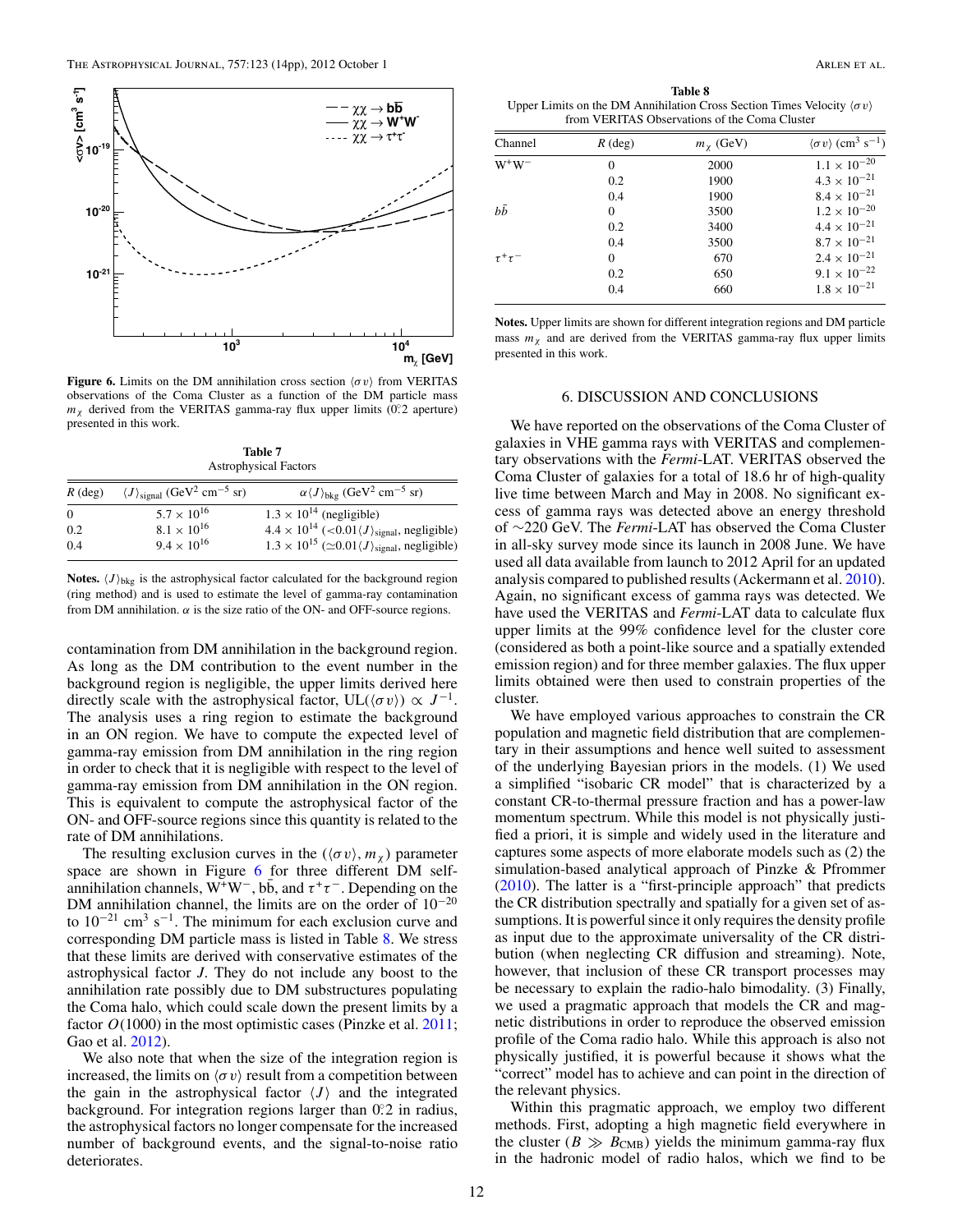<span id="page-13-0"></span>a factor of 20 (60) below the most constraining flux upper limits of *Fermi*-LAT (VERITAS). Second, by matching the radio-emission profile (i.e., fixing the radial CR profile for a given magnetic field model) and by requiring the pion-decay gamma-ray flux to match the flux upper limits (i.e., fixing the normalization of the CR distribution), we obtain lower limits on the magnetic field distribution under consideration. Our limits for the central magnetic field range from  $B_0 = 0.5$  to 1.4  $\mu$ G (for **VERITAS** flux limits) and from  $B_0 = 1.4$  to 5.5  $\mu$ G (for *Fermi*-LAT flux limits). Since all (*but one*) of these lower limits on  $B_0$ are below the values favored by Faraday RM,  $B_0 = 4.7^{+0.7}_{-0.8} \mu\text{G}$ (Bonafede et al. 2010), the hadronic model is a very attractive explanation of the Coma radio halo. The *Fermi*-LAT upper limits start to rule out the parameter combination of  $\alpha_B \geq 0.7$  and  $\alpha \gtrsim 2.5$  for the hadronic model of the Coma radio halo.

Applying our simplified "isobaric CR model" to the most constraining VERITAS limits, we can constrain the CR-tothermal pressure ratio,  $X_{CR}$ , to be below 0.048–0.43 (for a CR or gamma-ray spectral index, *α*, varying between 2.1 and 2.5). We obtain a constraint of  $X_{CR} < 0.1$  for  $\alpha = 2.3$ , the spectral index predicted by simulations at energies around 220 GeV. This limit is more constraining by a factor of 1.6 than that of the simulation-based model, which gives  $X_{CR} < 0.16$ . This difference is due to the concave form of the simulated spectrum, which provides more pressure at GeV energies in comparison to a pure power-law spectrum of  $\alpha = 2.3$ .

The *Fermi*-LAT flux limits constrain  $X_{CR}$  to be below 0.012–0.017 (for *α* varying between 2.3 and 2.1), only weakly depending on the assumed CR spectral index. Assuming  $\alpha$  = 2*.*1, which is very close to the simulated spectral index for the energy range of 1–3 GeV, we obtain a constraint that is identical to that from our simulation-based model within the virial radius of  $X_{CR}$  < 0.017. That constraint improves to  $X_{CR}$  < 0.012 for an aperture of 0°.4 corresponding to a physical scale of  $R \simeq R_{200}/3 \simeq 660$  kpc. These upper limits are now starting to constrain the CR physics in self-consistent cosmological cluster simulations and cap the maximum CR acceleration efficiency at structure formation shocks to be *<*50%. Alternatively, this may argue for non-negligible CR transport processes such as CR streaming and diffusion into the outer cluster regions (Aleksic´ et al. 2012). These are encouraging results in that we constrain the CR pressure (of a phase that is fully mixed with the ICM) to be at most a small fraction (*<*0*.*017) of the overall pressure. As a result, hydrostatic cluster masses and the total Comptonization parameter due to the Sunyaev–Zel'dovich effect suffer at most a very small bias due to CRs.

We have also used the flux upper limits obtained with VERITAS to constrain the thermally averaged product of the total self-annihilation cross section and the relative velocity of DM particles. Modeling the Coma Cluster DM halo with an NFW profile, we derived limits on  $\langle \sigma v \rangle$  to be on the order of 10<sup>-20</sup> to 10<sup>-21</sup> cm<sup>-3</sup> s<sup>-1</sup> depending on the chosen aperture. These limits are based on conservative estimates of the astrophysical factor, where a possible boost to the annihilation rate due to DM substructures in the cluster halo has been neglected. Including such a boost could scale down the present limits by a factor *O*(1000) in the most optimistic cases.

This research is supported by grants from the U.S. Department of Energy Office of Science, the U.S. National Science Foundation, and the Smithsonian Institution, by NSERC in Canada, by Science Foundation Ireland (SFI 10*/*RFP*/*AST2748), and by STFC in the U.K. We acknowledge the excellent work of the

technical support staff at the Fred Lawrence Whipple Observatory and at the collaborating institutions in the construction and operation of the instrument.

The *Fermi*-LAT Collaboration acknowledges generous ongoing support from a number of agencies and institutes that have supported both the development and the operation of the LAT, as well as scientific data analysis. These include the National Aeronautics and Space Administration and the Department of Energy in the United States, the Commissariat a l'Energie Atomique and ` the Centre National de la Recherche Scientifique*/*Institut National de Physique Nucléaire et de Physique des Particules in France, the Agenzia Spaziale Italiana and the Istituto Nazionale di Fisica Nucleare in Italy, the Ministry of Education, Culture, Sports, Science and Technology (MEXT), High Energy Accelerator Research Organization (KEK), and Japan Aerospace Exploration Agency (JAXA) in Japan, and the K. A. Wallenberg Foundation, the Swedish Research Council, and the Swedish National Space Board in Sweden.

Additional support for science analysis during the operation phase is gratefully acknowledged from the Istituto Nazionale di Astrofisica in Italy and the Centre National d'Etudes Spatiales ´ in France.

C.P. gratefully acknowledges financial support of the Klaus Tschira Foundation. A.P. acknowledges NSF grant AST-0908480 for support.

#### REFERENCES

- Abramowski, A., Acero, F., Aharonian, F., et al. 2011, [Phys. Rev. Lett.,](http://dx.doi.org/10.1103/PhysRevLett.106.161301) [106,](http://adsabs.harvard.edu/abs/2011PhRvL.106p1301A) [161301](http://adsabs.harvard.edu/abs/2011PhRvL.106p1301A)
- Acciari, V., Arlen, T., Aune, T., et al. 2010, [ApJ,](http://dx.doi.org/10.1088/0004-637X/720/2/1174) [720, 1174](http://adsabs.harvard.edu/abs/2010ApJ...720.1174A)
- Ackermann, M., Ajello, M., Allafort, A., et al. 2010, [ApJ,](http://dx.doi.org/10.1088/2041-8205/717/1/L71) [717, L71](http://adsabs.harvard.edu/abs/2010ApJ...717L..71A)
- Aharonian, F., Akhperjanian, A., Barrio, J., et al. 2001, [A&A,](http://dx.doi.org/10.1051/0004-6361:20010243) [370, 112](http://adsabs.harvard.edu/abs/2001A&A...370..112A)
- Aharonian, F. A., Akhperjanian, A. G., Anton, G., et al. 2009a, [A&A,](http://dx.doi.org/10.1051/0004-6361/200811569) [503, 817](http://adsabs.harvard.edu/abs/2009A&A...503..817A)
- Aharonian, F. A., Akhperjanian, A. G., Anton, G., et al. 2009b, [A&A,](http://dx.doi.org/10.1051/0004-6361/200912086) [502, 437](http://adsabs.harvard.edu/abs/2009A&A...502..437A)
- Aharonian, F. A., Akhperjanian, A. G., Bazer-Bachi, A. R., et al. 2006, [Phys.](http://dx.doi.org/10.1103/PhysRevLett.97.221102) [Rev. Lett.,](http://dx.doi.org/10.1103/PhysRevLett.97.221102) [97, 221102](http://adsabs.harvard.edu/abs/2006PhRvL..97v1102A)
- Aharonian, F. A., Hofmann, W., Konopelko, A. K., & Völk, H. J. 1997, [Astropart. Phys.,](http://dx.doi.org/10.1016/S0927-6505(96)00069-2) [6, 343](http://adsabs.harvard.edu/abs/1997APh.....6..343A)
- Ajello, M., Rebusco, P., Cappelluti, N., et al. 2009, [ApJ,](http://dx.doi.org/10.1088/0004-637X/690/1/367) [690, 367](http://adsabs.harvard.edu/abs/2009ApJ...690..367A)
- Ajello, M., Rebusco, P., Cappelluti, N., et al. 2010, [ApJ,](http://dx.doi.org/10.1088/0004-637X/725/2/1688) [725, 1688](http://adsabs.harvard.edu/abs/2010ApJ...725.1688A)
- Aleksić, J., Alvarez, E. A., Antonelli, L. A., et al. 2012, [A&A,](http://dx.doi.org/10.1051/0004-6361/201118502) [541, A99](http://adsabs.harvard.edu/abs/2012A&A...541A..99A)
- Aleksić, J., Antonelli, L. A., Antoranz, P., et al. 2010, [ApJ,](http://dx.doi.org/10.1088/0004-637X/710/1/634) [710, 634](http://adsabs.harvard.edu/abs/2010ApJ...710..634A)
- Aliu, E., Anderhub, H., Antonelli, L. A., et al. 2009, [ApJ,](http://dx.doi.org/10.1088/0004-637X/697/2/1299) [697, 1299](http://adsabs.harvard.edu/abs/2009ApJ...697.1299A)
- Battaglia, N., Pfrommer, C., Sievers, J. L., Bond, J. R., & Enßlin, T. A. 2009, [MNRAS,](http://dx.doi.org/10.1111/j.1365-2966.2008.14136.x) [393, 1073](http://adsabs.harvard.edu/abs/2009MNRAS.393.1073B)
- Berezinsky, V. S., Blasi, P., & Ptuskin, V. S. 1997, [ApJ,](http://dx.doi.org/10.1086/304622) [487, 529](http://adsabs.harvard.edu/abs/1997ApJ...487..529B)
- Bergström, L., & Hooper, D. 2006, *[Phys. Rev. D,](http://dx.doi.org/10.1103/PhysRevD.73.063510) [73, 063510](http://adsabs.harvard.edu/abs/2006PhRvD..73f3510B)*
- Bonafede, A., Dolag, K., Stasyszyn, F., Murante, G., & Borgani, S. 2011, [MNRAS,](http://dx.doi.org/10.1111/j.1365-2966.2011.19523.x) [418, 2234](http://adsabs.harvard.edu/abs/2011MNRAS.418.2234B)
- Bonafede, A., Feretti, L., Murgia, M., et al. 2010, [A&A,](http://dx.doi.org/10.1051/0004-6361/200913696) [513, A30](http://adsabs.harvard.edu/abs/2010A&A...513A..30B)
- Briel, U. G., Henry, J. P., & Böhringer, H. 1992, A&A, [259, L31](http://adsabs.harvard.edu/abs/1992A&A...259L..31B)
- Briel, U. G., Henry, J. P., Lumb, D. H., et al. 2001, [A&A,](http://dx.doi.org/10.1051/0004-6361:20000024) [365, L60](http://adsabs.harvard.edu/abs/2001A&A...365L..60B)
- Brown, S., & Rudnick, L. 2011, [MNRAS,](http://dx.doi.org/10.1111/j.1365-2966.2010.17738.x) [412, 2](http://adsabs.harvard.edu/abs/2011MNRAS.412....2B)
- Brunetti, G., & Lazarian, A. 2011, [MNRAS,](http://dx.doi.org/10.1111/j.1365-2966.2010.17457.x) [410, 127](http://adsabs.harvard.edu/abs/2011MNRAS.410..127B)
- Bullock, J. S., Kolatt, T. S., Sigad, Y., et al. 2001, [MNRAS,](http://dx.doi.org/10.1046/j.1365-8711.2001.04068.x) [321, 559](http://adsabs.harvard.edu/abs/2001MNRAS.321..559B)
- Cassano, R., Ettori, S., Giacintucci, S., et al. 2010, [ApJ,](http://dx.doi.org/10.1088/2041-8205/721/2/L82) [721, L82](http://adsabs.harvard.edu/abs/2010ApJ...721L..82C)
- Churazov, E., Forman, W., Vikhlinin, A., et al. 2008, [MNRAS,](http://dx.doi.org/10.1111/j.1365-2966.2008.13507.x) [388, 1062](http://adsabs.harvard.edu/abs/2008MNRAS.388.1062C)
- Churazov, E., Tremaine, S., Forman, W., et al. 2010, [MNRAS,](http://dx.doi.org/10.1111/j.1365-2966.2010.16377.x) [404, 1165](http://adsabs.harvard.edu/abs/2010MNRAS.404.1165C)
- Cogan, P. for the VERITAS Collaboration 2008, in Proc. 30th Int. Cosmic Ray Conf., Vol. 3, ed. G. M.-T. R. Caballero & J. C. D'Olivo et al. (Mexico City: Universidad Nacional Autónoma de México), 1385
- Colafrancesco, S., & Blasi, P. 1998, [Astropart. Phys.,](http://dx.doi.org/10.1016/S0927-6505(98)00018-8) [9, 227](http://adsabs.harvard.edu/abs/1998APh.....9..227C)
- Cuesta, A. J., Jeltema, T. E., Zandanel, F., et al. 2011, [ApJ,](http://dx.doi.org/10.1088/2041-8205/726/1/L6) [726, L6](http://adsabs.harvard.edu/abs/2011ApJ...726L...6C)
- Daniel, M. K. for the VERITAS Collaboration 2008, in Proc. 30th Int. Cosmic
- Ray Conf., Vol. 3, ed. G. M.-T. R. Caballero & J. C. D'Olivo et al. (Mexico City: Universidad Nacional Autónoma de México), 1325
- Deiss, B. M., Reich, W., Lesch, H., & Wielebinski, R. 1997, A&A, [321, 55](http://adsabs.harvard.edu/abs/1997A&A...321...55D) Dennison, B. 1980, [ApJ,](http://dx.doi.org/10.1086/183300) [239, L93](http://adsabs.harvard.edu/abs/1980ApJ...239L..93D)
- 
- Diaferio, A., Schindler, S., & Dolag, K. 2008, [Space Sci. Rev.,](http://dx.doi.org/10.1007/s11214-008-9324-5) [134, 7](http://adsabs.harvard.edu/abs/2008SSRv..134....7D) Dolag, K., & Enßlin, T. A. 2000, A&A, [362, 151](http://adsabs.harvard.edu/abs/2000A&A...362..151D)
	-